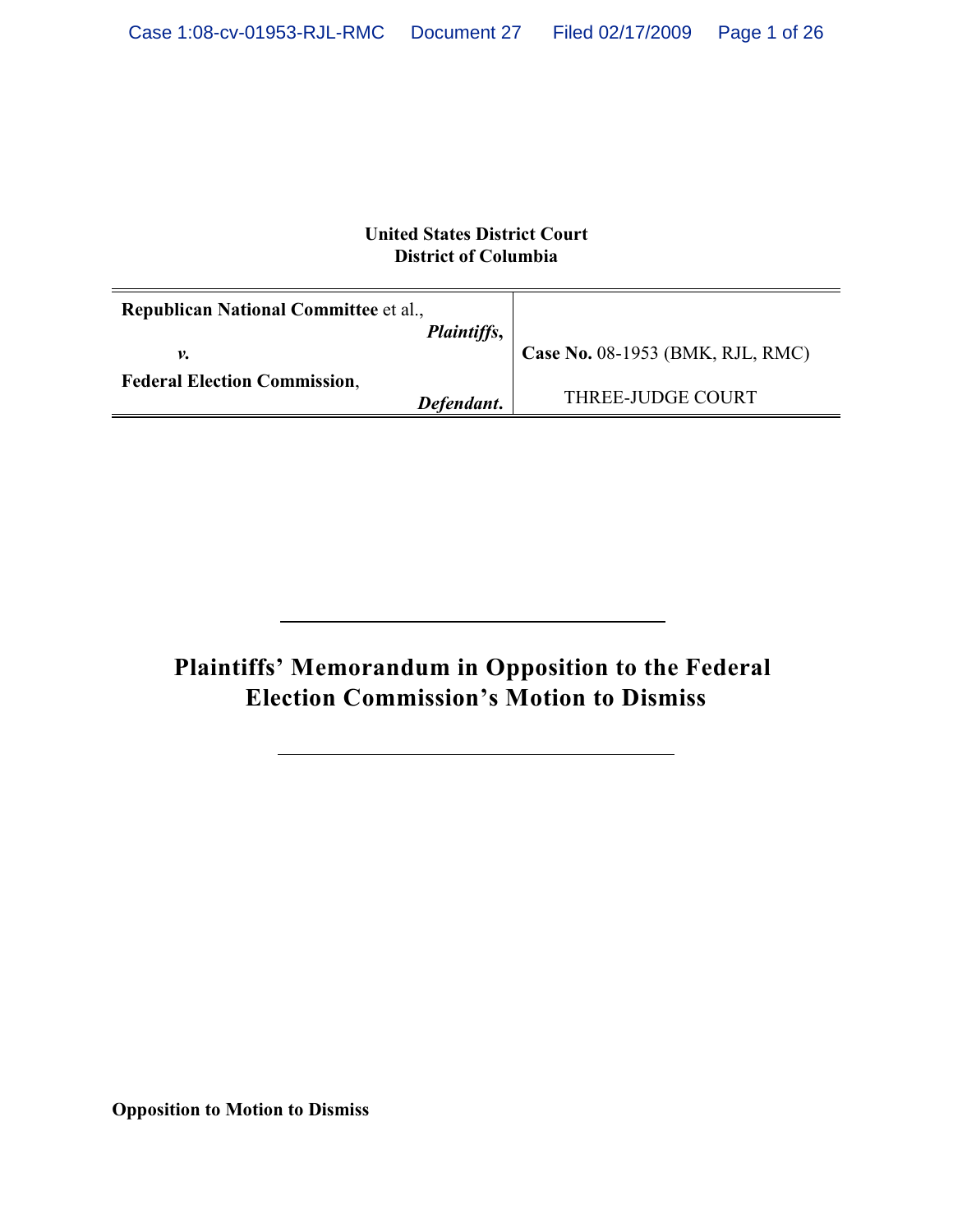## **Table of Contents**

| Ι. |             |      |                                                           |
|----|-------------|------|-----------------------------------------------------------|
|    | $A_{\cdot}$ |      |                                                           |
|    |             | i.   |                                                           |
|    |             | ii.  |                                                           |
|    |             |      | 1.                                                        |
|    |             |      | 2.                                                        |
|    | <b>B.</b>   |      |                                                           |
|    |             | i.   | McConnell Did Not Decide Future As-Applied Challenges. 16 |
|    |             | ii.  |                                                           |
|    |             | iii. |                                                           |
| Π. |             |      |                                                           |
|    |             |      |                                                           |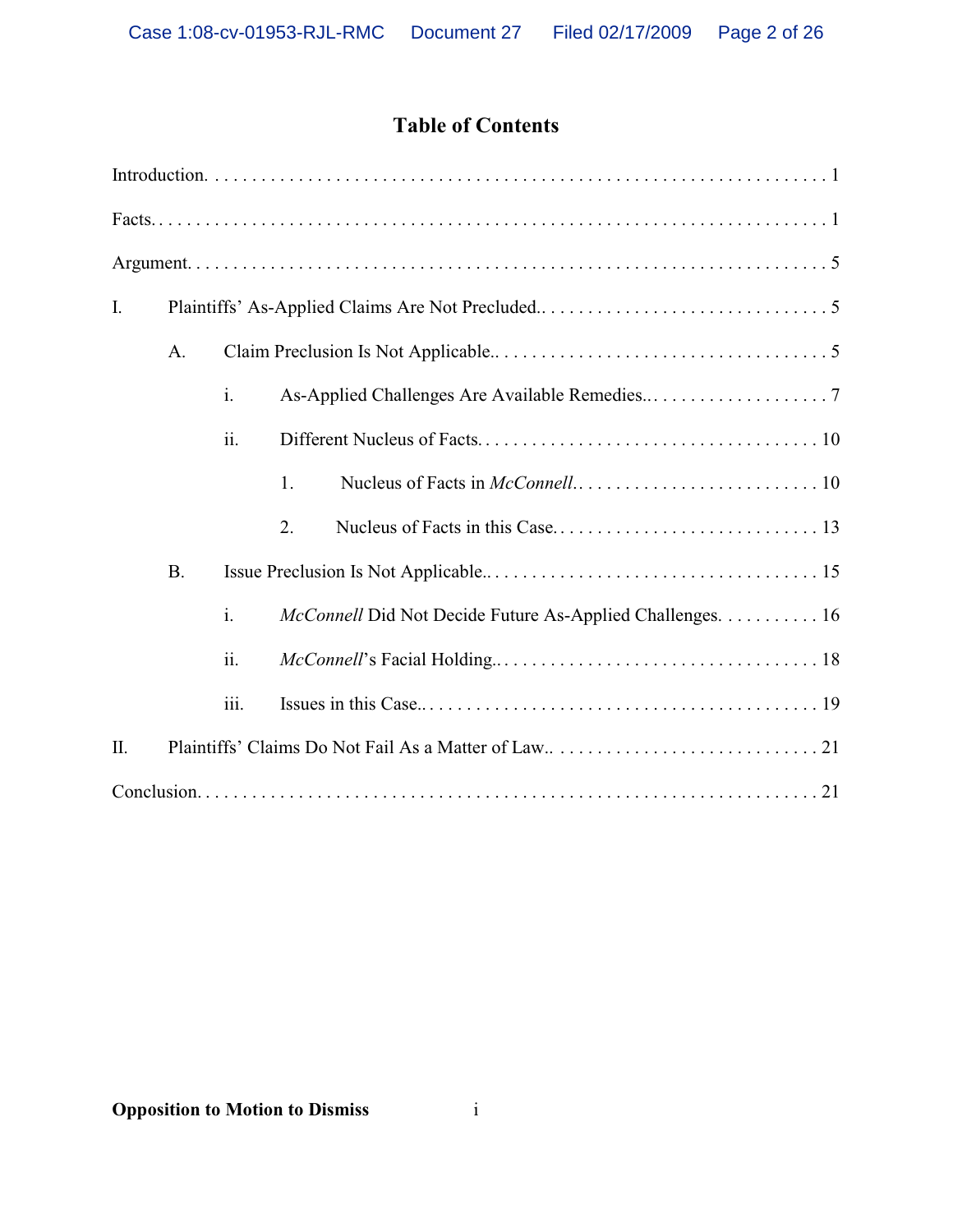## **Table of Authorities**

## **Cases**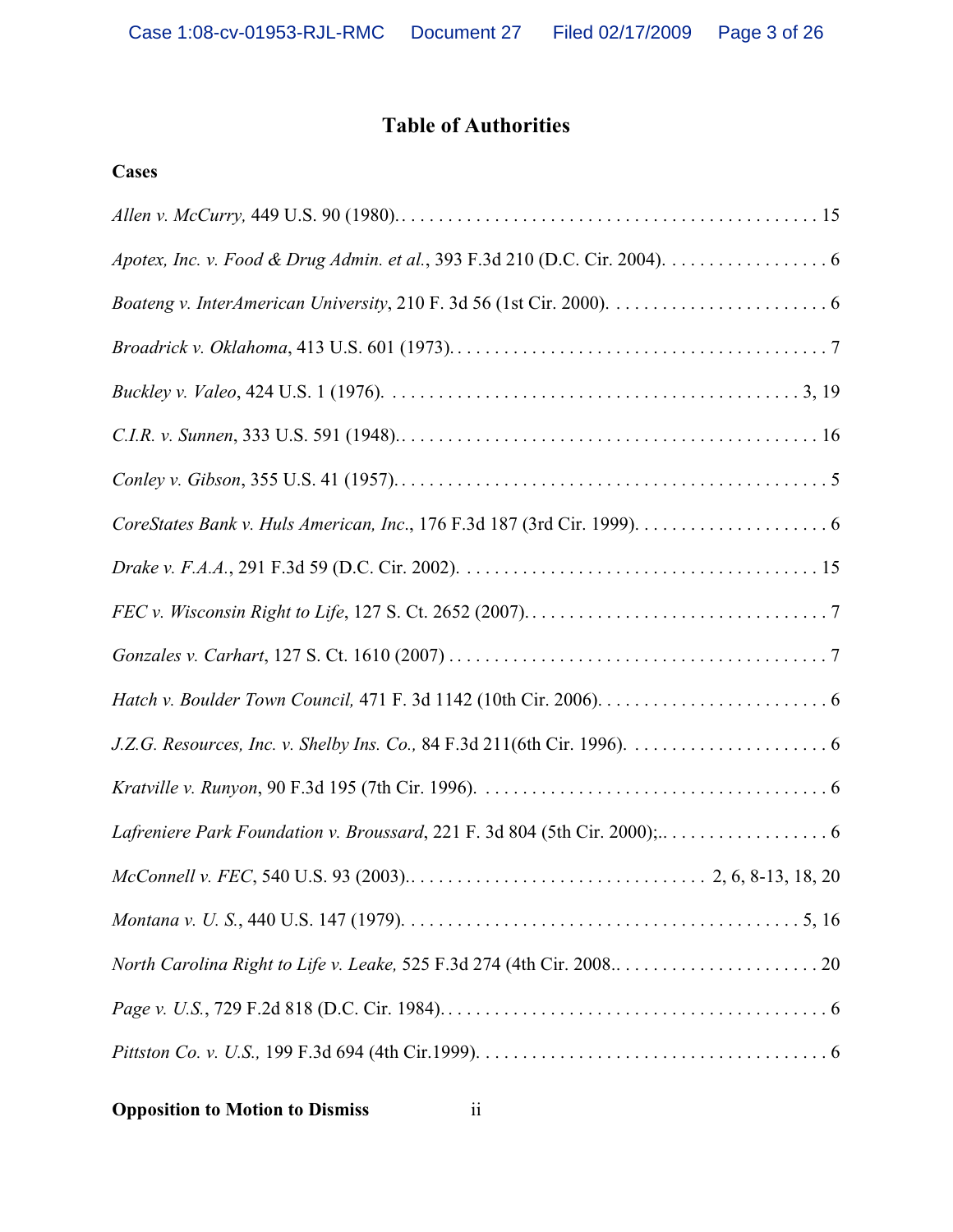| Stanton v. District of Columbia Court of Appeals, 127 F.3d 72 (D.C. Cir. 1997). 6, 15 |
|---------------------------------------------------------------------------------------|
|                                                                                       |
|                                                                                       |
|                                                                                       |
|                                                                                       |
| Washington State Grange v. Washington State Rep. Party, 128 S. Ct. 1184 (2008) 7      |
|                                                                                       |
|                                                                                       |
|                                                                                       |

## **Statutes, Regulations and Constitutional Provisions**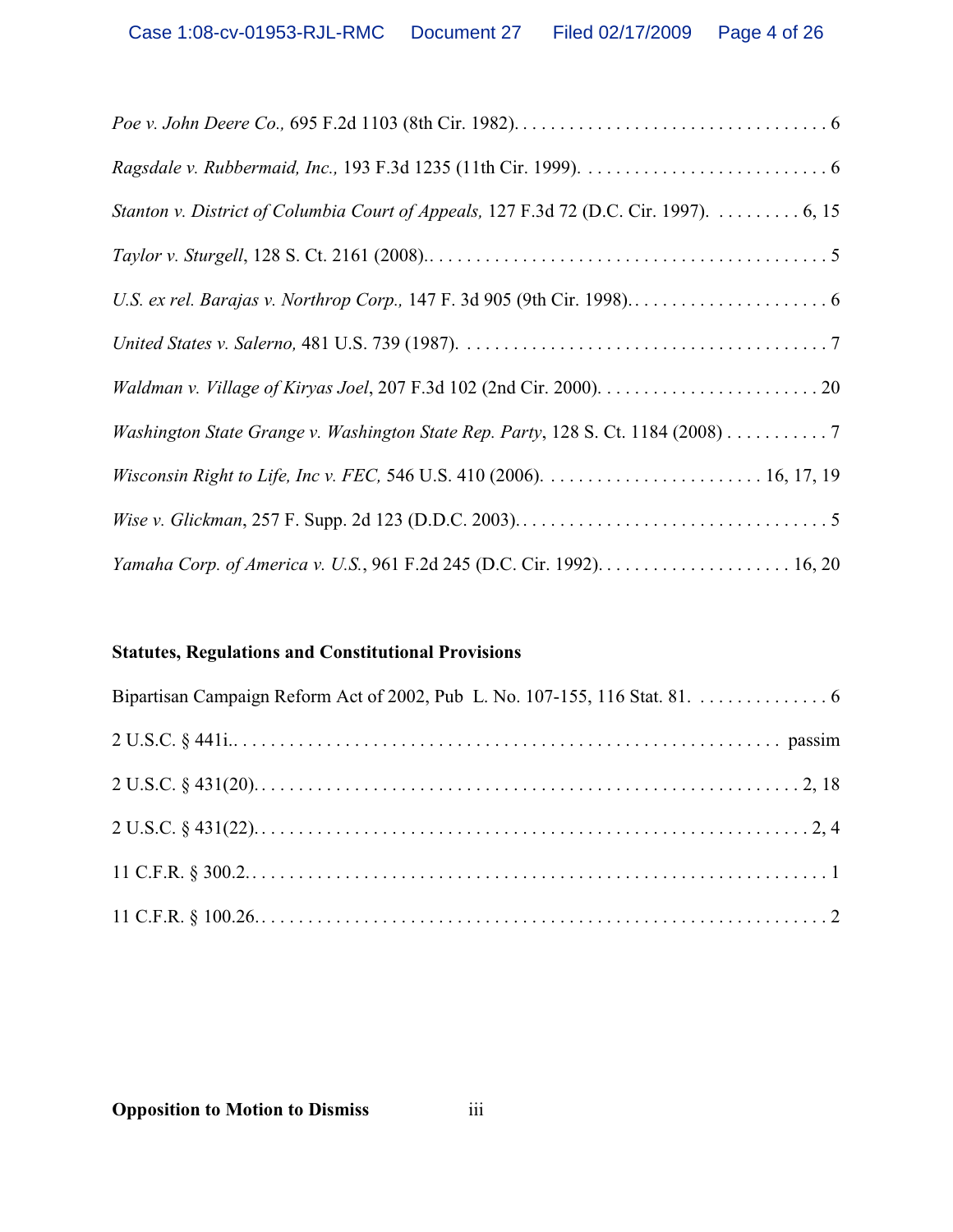## **Other Authorities**

| WRIGHT & MILLER, FEDERAL PRACTICE AND PROCEDURE, |  |
|--------------------------------------------------|--|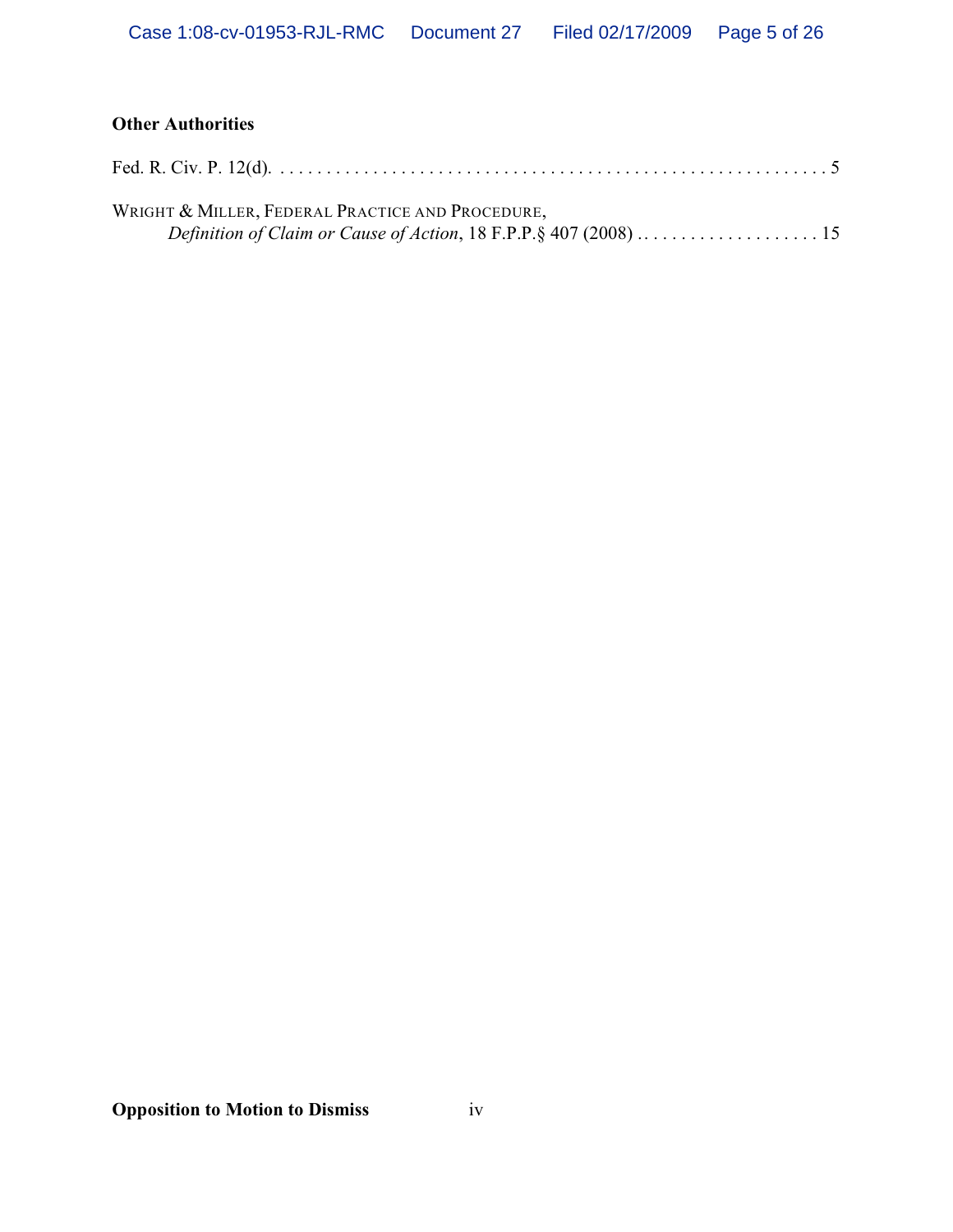## **Introduction**

Plaintiffs Republican National Committee ("RNC") *et al.* file this opposition to the Defendant Federal Election Commission's ("FEC") motion to dismiss, (Dkt. 20). On November 13, 2008, Plaintiffs filed their complaint alleging that § 101 of the Bipartisan Campaign Reform Act of 2002 ("BCRA"), Pub L. No. 107-155, 116 Stat. 81, 82-86, codified at 2 U.S.C. § 441i, was unconstitutional as applied to their intended activities. (Dkt. 1) ("*Complaint*"). In accordance with this Court's scheduling order, (Dkt. 19), Plaintiffs filed their motion for summary judgment on January 26, 2009, (Dkt. 21). On that same day, the FEC filed its motion to dismiss, which argues that Plaintiffs' constitutional challenge is precluded by *res judicata*. Plaintiffs respond accordingly.

## **Facts**

Plaintiffs bring an as-applied challenge to the constitutionality of portions of § 101 of the BCRA, which added a new § 323 (entitled "Soft Money of Political Parties") to the Federal Election Campaign Act ("FECA"). The challenged provisions are codified at 2 U.S.C. § 441i and will herein be called the "Federal Funds Restriction" for ease of identification.

The Federal Funds Restriction prohibits *national* committees of a political party and their officials from soliciting or using *any* non-federal funds,<sup>1</sup> regardless of their purpose. They may solicit and use only federal funds. 2 U.S.C. § 441i(a). The Federal Funds Restriction also

<sup>&</sup>lt;sup>1</sup> "Federal funds" are those complying with federal limits, bans, and reporting requirements. 11 C.F.R. § 300.2(g). "Non-federal funds" are those that do not comply with federal limits and bans. *Id.* § 300.2(k). Depending on how a state's law compares with federal law, money raised under state law may or may not be "non-federal." As used in this brief, however, the term "state funds" – which, unlike "federal funds" and "non-federal funds," is not a term of art – means *non-federal* funds *that comply with the law of the state in question.*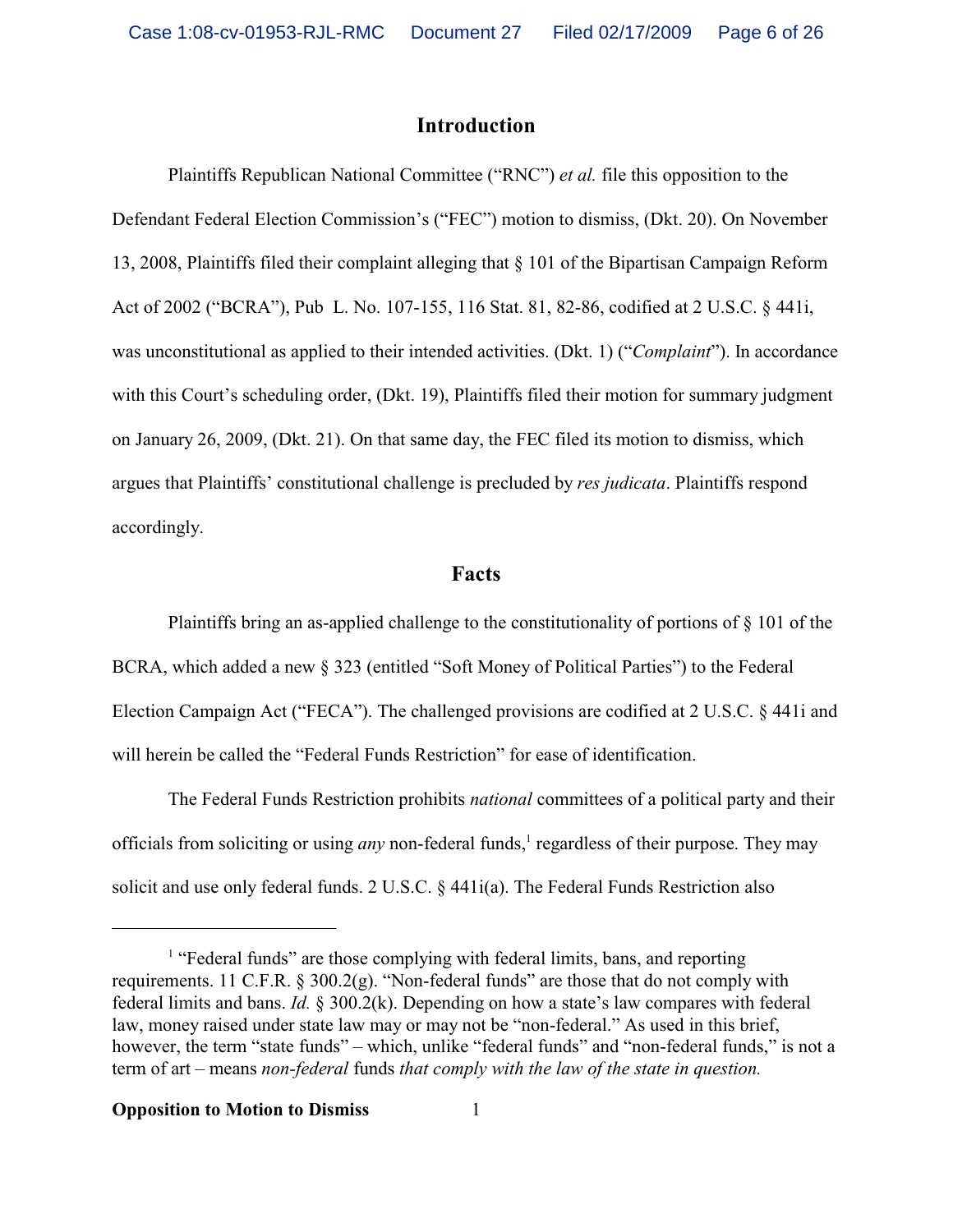prohibits *state* committees of a political party from using non-federal funds for "federal election activity." *Id.* § 441i(b). "Federal election activity" includes: (1) voter registration activity in the 120 days before a federal election; (2) "voter identification, get-out-the-vote activity or generic campaign activity" in connection with elections for federal office; and (3) public communications<sup>2</sup> that clearly identify and "promote," "attack," "support," or "oppose" ("PASO") a federal candidate. *Id.* § 431(20).

Following the enactment of the BCRA in 2002, a host of political parties and officers, including Plaintiffs in this action,<sup>3</sup> brought a facial challenge to the Federal Funds Restriction in *McConnell v. FEC*, 251 F. Supp.2d 176 (D.D.C. 2003). This Court largely struck down the Federal Funds Restriction as an impermissible infringement of Plaintiffs' First Amendment rights. *Id.* However, on appeal the Supreme Court reversed this Court's decision and upheld the Federal Funds Restriction on its face, *McConnell v. FEC*, 540 U.S. 93 (2003), finding that "in the main, [it] does little more than regulate the ability of wealthy individuals, corporations, and unions to contribute large sums of money *to influence federal elections, federal candidates, and federal officeholders*." 540 U.S. at 138 (emphasis added). Thus, the Restriction was closely drawn to the governmental interest in preventing corruption or its appearance. *Id.* at 160, 167.

The present action arises from the factual setting left in *McConnell*'s wake. The Federal Funds Restriction has greatly impaired Plaintiffs' ability to participate in a variety of activities unrelated to federal elections and campaigns. *Affidavit of Richard Clinton Beeson* (Dkt. 21, Exh.

<sup>2</sup>*Defined in* 2 U.S.C. § 431(22) *and* 11 C.F.R. § 100.26.

<sup>3</sup>Plaintiffs Republican National Committee, California Republican Party, and Mike Duncan (in his capacity as the RNC treasurer) were named plaintiffs in *McConnell*. The Republican Party of San Diego was not.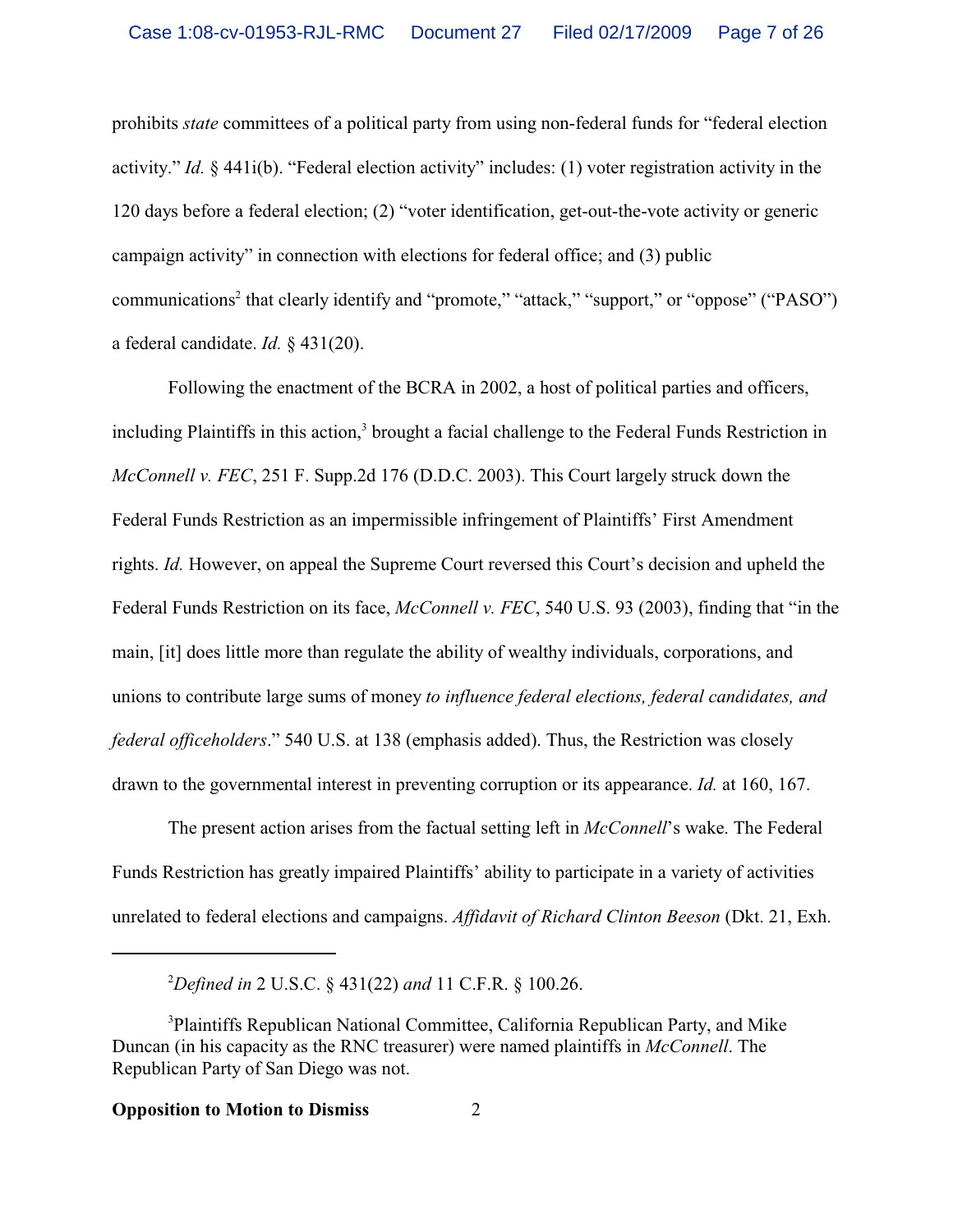1) at ¶ 17 ("*Beeson Affidavit*"); *Declaration of Bill Christiansen* (Dkt. 21, Exh. 3) at ¶¶ 12, 16. Unlike the pre-BCRA factual record before the Court in *McConnell,* Plaintiffs' intended activities are too far removed from federal candidates and officeholders to pose any threat of corruption or its appearance. Plaintiffs' intended activities involve what the Federal Funds Restriction does *other than* "*in the main*." That is, they deal with activities *not* unambiguously related to influencing federal elections, federal candidates, or federal officeholders.

The RNC intends to solicit non-federal funds and state funds into separate segregated accounts, which will be used to support a variety of activities that are not "unambiguously related to the campaign of a particular federal candidate." *Buckley v. Valeo*, 424 U.S. 1, 80 (1976). These accounts include: (1) a New Jersey Account and a Virginia Account to be used to support state candidate and state elections in those states, (2) a Grassroots Lobbying Account to pay for grassroots lobbying<sup>4</sup> activities on legislation and public policy issues of import to the RNC, (3) a Litigation Account to pay for litigation expenses in matters unrelated to federal candidates and campaigns, (4) State Elections Accounts for various states to support state candidates and state elections, (5) a Redistricting Account to support state redistricting efforts, and (6) a Building Account to pay for expenses relating to the upkeep of the RNC headquarters. *Complaint* at ¶¶ 16- 22; *Beeson Affidavit* at ¶¶ 3-17. No federal candidates can or will be involved in soliciting funds into any of these accounts and the RNC will not grant contributors to these accounts with preferential access to any federal candidates or officeholders. *Complaint* at ¶ 26; *Beeson Affidavit*

<sup>&</sup>lt;sup>4</sup> Contrary to the FEC's assertion, "grassroots lobbying" is not used interchangeably with the term "issue advocacy." *FEC Mem. in Sup. of Mot. to Dismiss* (Dkt. 20) at 13 n. 5. Rather, grassroots lobbying is properly understood as one of many forms or types of issue advocacy. In other words, while grassroots lobbying is per se issue advocacy, issue advocacy also includes a multitude of other activities that do not qualify as grassroots lobbying.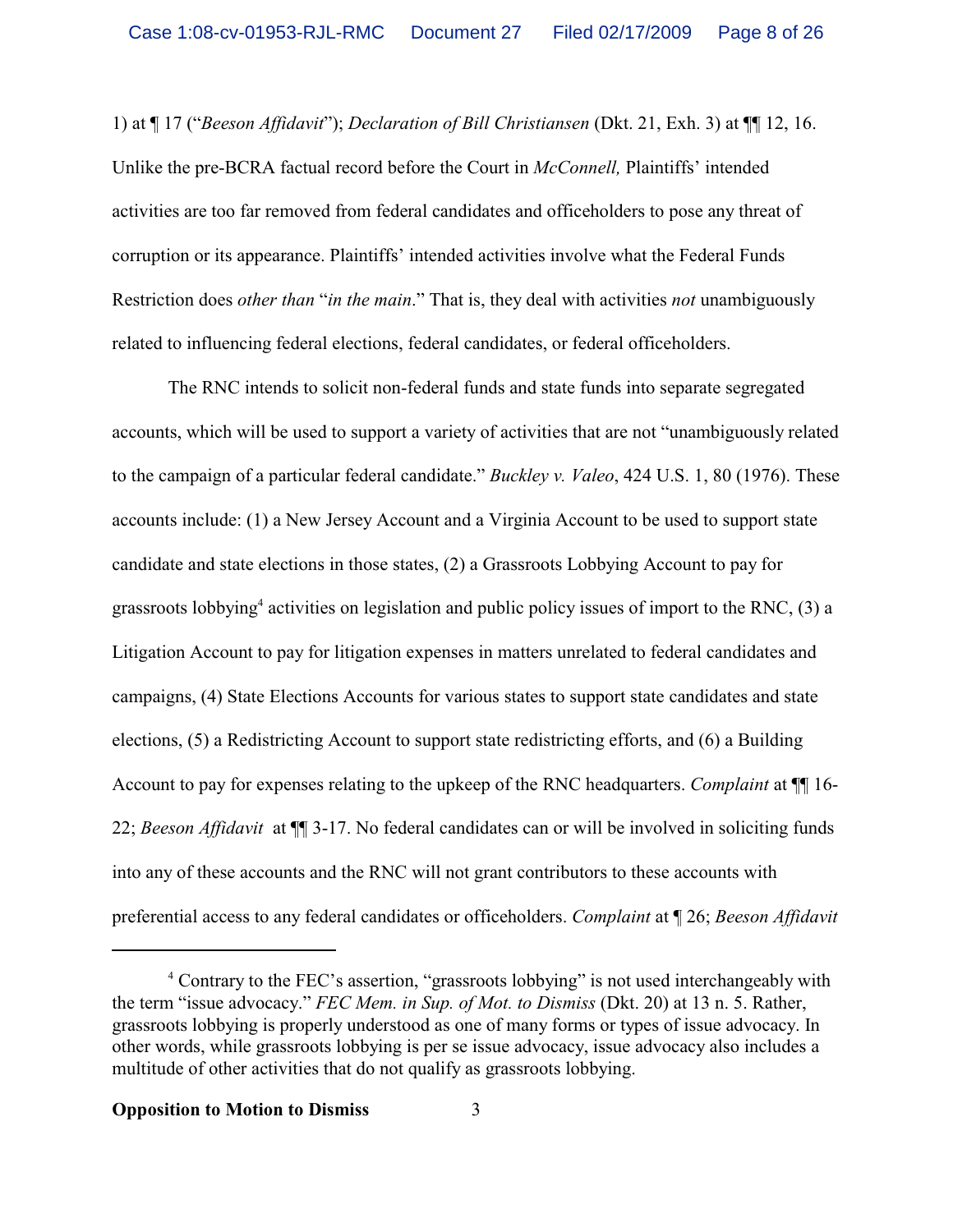at ¶ 19. All solicitations into these accounts and disbursements for these accounts would be made in accordance with any applicable state law. The RNC is prohibited by the Federal Funds Restriction from undertaking any of these activities.

The California Republican Party and the Republican Party of San Diego County (collectively "the CRP") intend to use state funds for public communications to support or oppose California ballot initiatives. *See* 2 U.S.C. § 431(22) (defining "public communication"); 11 C.F.R. § 100.26 (same). These ballot measure activities are enhanced by associating Democratic federal candidates and officeholders with ballot measures that the CRP opposes, and by associating Republican candidates and officeholders with ballot measures that the CRP supports. In addition, referring to federal candidates on direct-mail fundraising appeals enhances their effectiveness. The CRP has developed a fundraising letter (the "Letter") that it intends to distribute that supports the qualification of a California state ballot initiative to reform the way redistricting is done. Although it is about a state ballot measure, the CRP believes its public communications will "attack" or "oppose" federal candidates, because it mentions Sen. Boxer and Rep. Pelosi. Thus, the CRP is prohibited from using state funds to distribute its letter. *See id.*  $§$  441i(b)(1). The CRP also intends to use state funds for voter registration, voter identification, and GOTV activities in future elections. None of these activities will identify, reference, or otherwise depict any federal candidate. *Declaration of Bill Christiansen* (Dkt. 21, Exh. 3) at ¶¶ 7, 12, 16. Nonetheless, the CRP is also prohibited from using state funds to engage in these state election activities. *Complaint* at ¶¶ 23-25.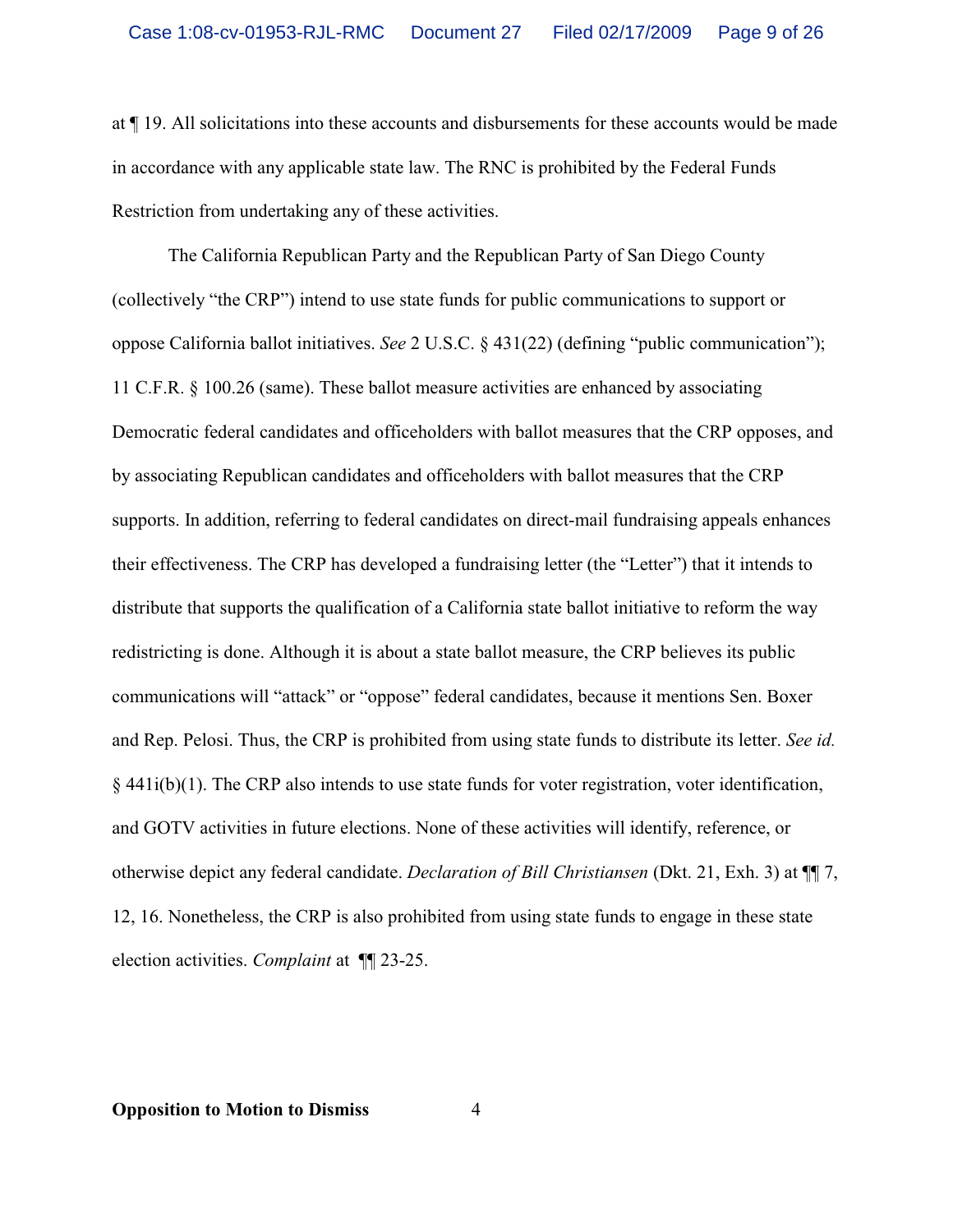## **Argument**

"A complaint may not be dismissed for failure to state a claim 'unless it appears beyond doubt that the plaintiff[s] can prove no set of facts in support of [their] claim which would entitle [them] to relief.'" *Wise v. Glickman*, 257 F. Supp. 2d 123, 127 (D.D.C. 2003) (quoting *Conley v.* Gibson, 355 U.S. 41, 45-46 (1957)).<sup>5</sup> All facts alleged in the complaint must be viewed in the light most favorable to the Plaintiffs and all inferences are to be decided in favor of the Plaintiffs. *Id.*

Because the doctrines of claim preclusion and issue preclusion do not bar Plaintiffs' claims, and because their claims do not fail as a matter of law, the FEC's motion to dismiss must be denied.

#### **I. Plaintiffs' As-Applied Claims Are Not Precluded**

#### **A. Claim Preclusion Is Not Applicable**

The doctrine of claim preclusion provides that "a final judgment on the merits bars further claims by parties or their privies based on the same cause of action." *Montana v. U. S.*, 440 U.S. 147, 153 (1979). This "forecloses 'successive litigation of the very same claim, whether or not relitigation of the claim raises the same issues as the earlier suit.'" *Taylor v. Sturgell*, 128 S. Ct. 2161, 2171 (2008) (citation omitted).<sup>6</sup> "[V]irtually all federal courts" have adopted the transactional approach to determine whether two suits involve the same cause of action. WRIGHT

<sup>&</sup>lt;sup>5</sup> Plaintiffs recognize that by citing to facts outside of the complaint in this opposition, the motion to dismiss may be treated as one for summary judgment. *See* Fed. R. Civ. P. 12(d).

<sup>&</sup>lt;sup>6</sup> As noted by the FEC, there is no dispute that RNC, CRP, Duncan, and the FEC were parties in *McConnell,* that jurisdiction was proper in *McConnell*, and that *McConnell* was decided by a valid judgment on the merits. *FEC Mem.* at 9.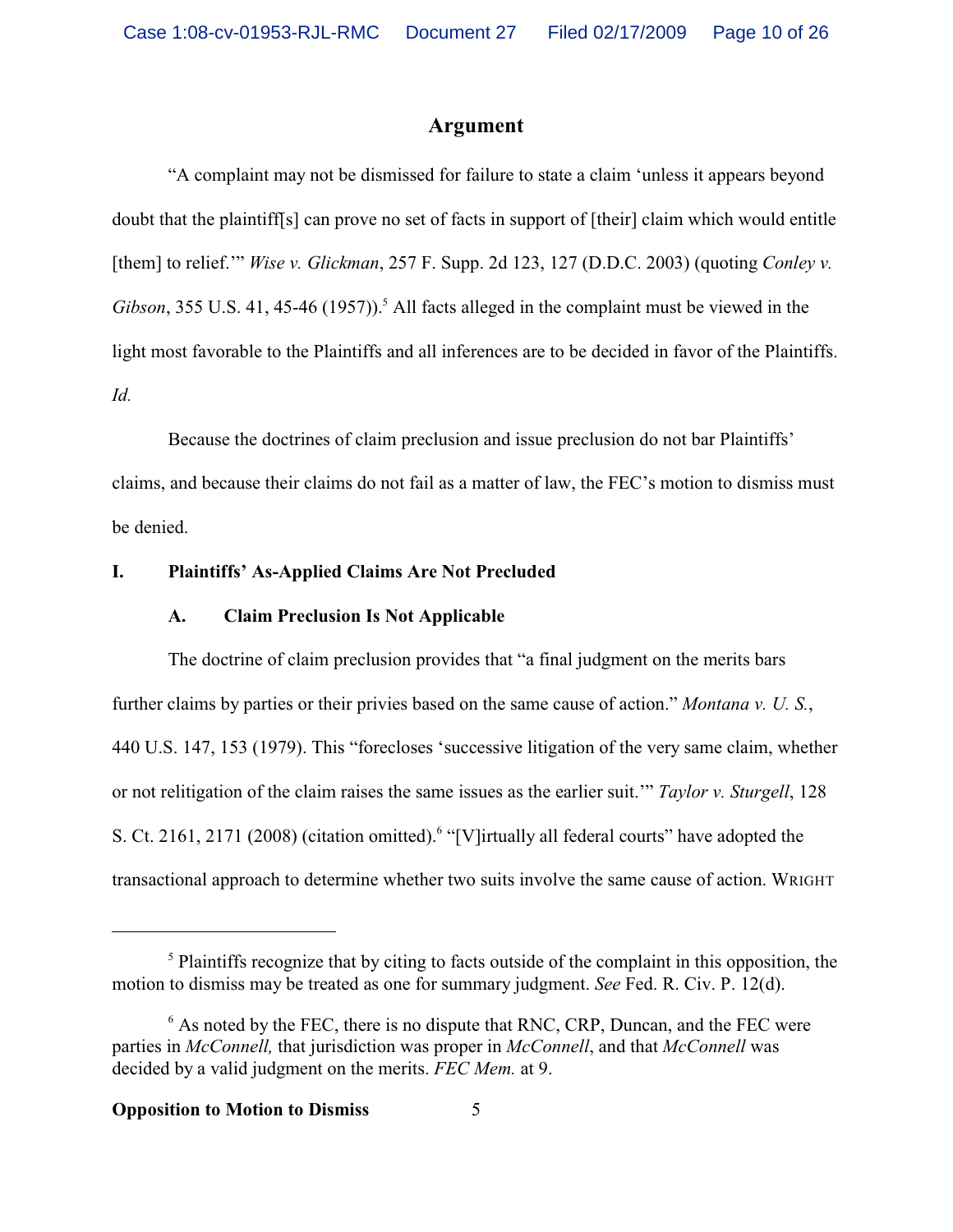& MILLER, FEDERAL PRACTICE AND PROCEDURE, *Definition of Claim or Cause of Action*, 18 F.P.P.§ 407 (2008) (transactional approach is "the predominant federal rule"). *See Boateng v. InterAmerican University*, 210 F. 3d 56, 61-62 (1st Cir. 2000); *Waldman v. Village of Kiryas Joel*, 207 F.3d 105 (2nd Cir. 2000); *CoreStates Bank v. Huls American, Inc*., 176 F.3d 187, 194 (3rd Cir. 1999); *Pittston Co. v. U.S.,* 199 F.3d 694, 704 (4th Cir.1999); *Lafreniere Park Foundation v. Broussard*, 221 F. 3d 804 (5th Cir. 2000); *J.Z.G. Resources, Inc. v. Shelby Ins. Co.,* 84 F.3d 211, 215 (6th Cir. 1996); *Kratville v. Runyon*, 90 F.3d 195, 198 (7th Cir. 1996); *Poe v. John Deere Co.,* 695 F.2d 1103, 1106 (8th Cir. 1982); *U.S. ex rel. Barajas v. Northrop Corp.,* 147 F. 3d 905, 910-911 (9th Cir. 1998); *Hatch v. Boulder Town Council,* 471 F. 3d 1142, 1149 (10th Cir. 2006); *Ragsdale v. Rubbermaid, Inc.,* 193 F.3d 1235, 1239 & n.8 (11th Cir. 1999).

The "transactional" approach examines whether a claim arises from the "same nucleus of facts" as a previous claim. *Page v. U.S.*, 729 F.2d 818, 820 (D.C. Cir. 1984). "Federal law is clear that post-judgment *events* give rise to new claims, so that claim preclusion is no bar." *Stanton v. District of Columbia Court of Appeals,* 127 F.3d 72, 78 (D.C. Cir. 1997). And "[claim preclusion] does not bar parties from bringing claims based on material facts that were not in existence when they brought the original suit." *Apotex, Inc. v. Food & Drug Admin. et al.*, 393 F.3d 210, 218 (D.C. Cir. 2004).

The FEC argues that the Supreme Court's facial upholding of the Federal Funds Restriction in *McConnell*, 540 U.S. 93, precludes Plaintiffs' current claims. Plaintiffs, the FEC asserts, are "'simply raising a new legal theory'" based on the same nucleus of facts at issue in *McConnell*. *FEC's Mem. in Sup. of Mot. to Dismiss* (Dkt. 20) at 20 (citation omitted) ("*FEC Mem.*"). The FEC's argument is without merit. The availability of future as-applied challenges,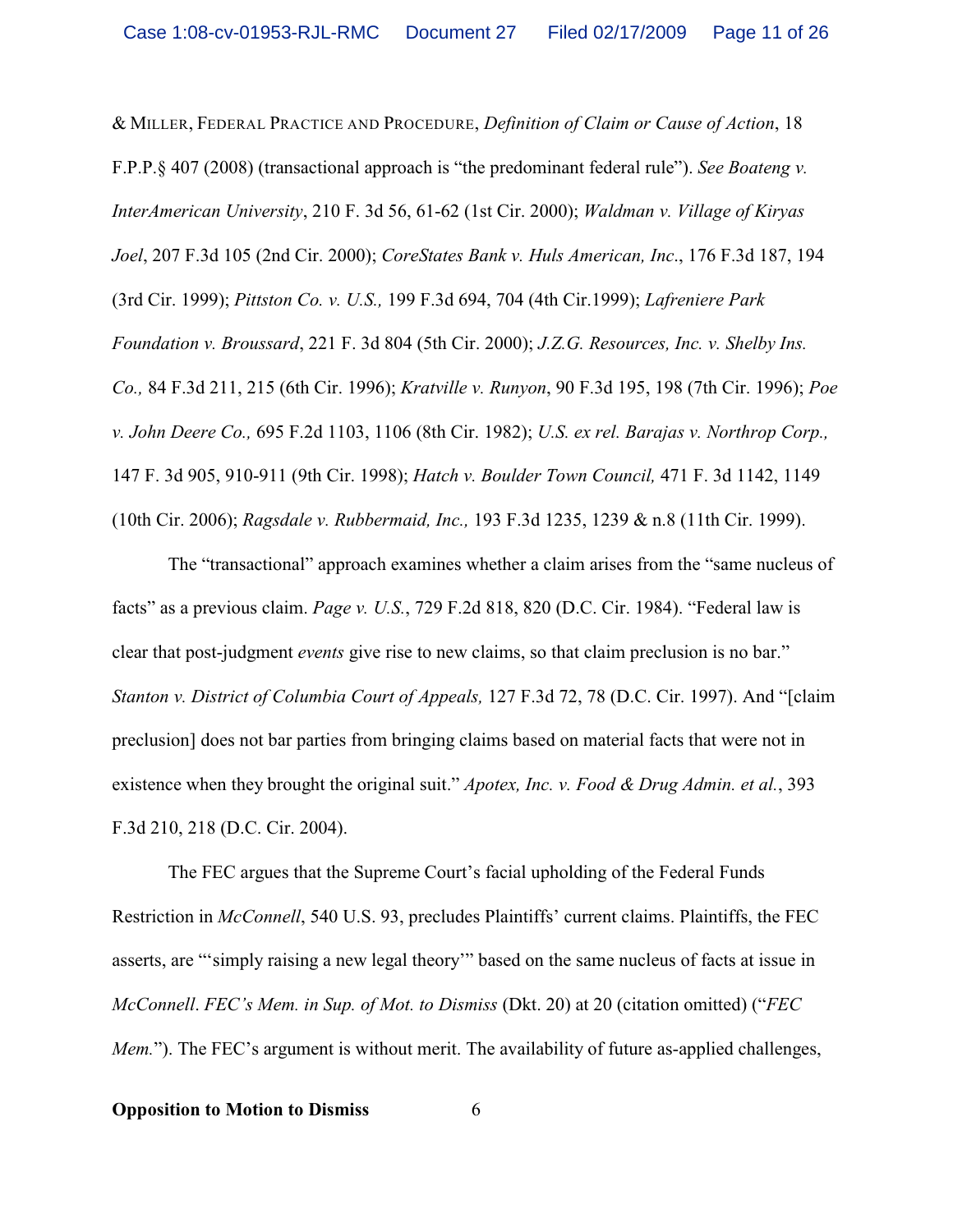which was expressly contemplated in *McConnell*, would be wholly illusory if such challenges were barred by claim preclusion. Furthermore, Plaintiffs' as-applied claims arise from a nucleus of facts that did not exist and was not considered in *McConnell*.

#### **i. As-Applied Challenges Are Available Remedies**

The plaintiffs who facially challenged the Federal Funds Restriction in *McConnell* are not precluded from bringing a subsequent as-applied challenge to that same provision. So contrary to the FEC's argument, the distinction between facial and as-applied challenges is not "legally irrelevant." *FEC Mem.* at 20.

Facial challenges are greatly disfavored, *see United States v. Salerno,* 481 U.S. 739 (1987), and, in the context of the First Amendment, in order to succeed on such a challenge, a plaintiff must prove that the law is "impermissibly overbroad because a 'substantial number' of its applications are unconstitutional, 'judged in relation to the statute's plainly legitimate sweep.'" *Washington State Grange v. Washington State Rep. Party*, 128 S. Ct. 1184, 1190 n. 6 (2008) (citation omitted). In contrast, a plaintiff in an as-applied challenge must merely show that the law is unconstitutional when applied to a specific course of conduct or fact pattern. *See FEC v. Wisconsin Right to Life*, 127 S. Ct. 2652 (2007) ("*WRTL II*").

The Supreme Court has routinely permitted parties to bring subsequent as-applied challenges to laws that it has facially upheld. *See Gonzales v. Carhart*, 127 S. Ct. 1610, 1638-39 (2007) (upholding law facially but noting availability of future as applied challenges: "It is neither our obligation nor within our traditional institutional role to resolve questions of constitutionality with respect to each potential situation that might develop"); *see also Broadrick v. Oklahoma*, 413 U.S. 601, 615-16 (1973) (where overbreadth challenge fails, "whatever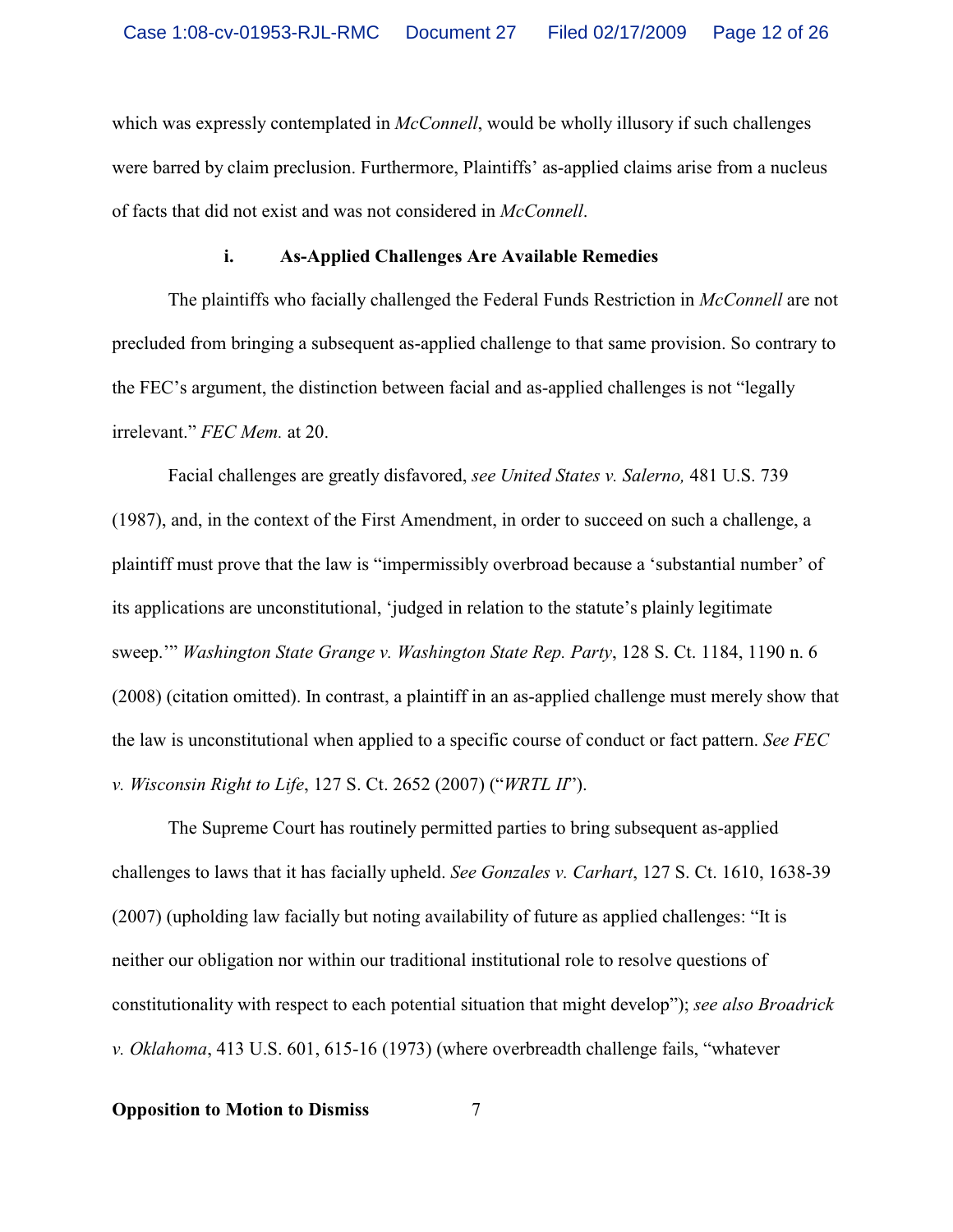overbreadth may exist should be cured through case-by-case analysis of the fact situations to which" a statute, "assertedly, may not be applied").

Likewise, *McConnell* also expressly contemplated future as-applied challenges to the BCRA by the same plaintiffs who were parties there. *See, e.g.*, 540 U.S. at 157 n. 52 (leaving open as-applied challenges to  $\S 323(a)$ , even by the same plaintiffs, if a state's law interferes with federal funds contributions), 159 (allowing a minor parties to bring as-applied challenges to §323(a) if they are unable to amass the necessary resources for effective advocacy), 173 (allowing state and local parties to bring as-applied challenges to § 323(b) if it reduces the party's ability to effectively advocate), 242 (leaving open the possibility of the *McConnell* plaintiff's bringing a challenge to §504 as interpreted by the FCC, or as otherwise applied), 243-44 (allowing for future as-applied challenges to  $\S$  504). The fact that the Court left open the possibility of as-applied challenges (a) to the exact provisions facially challenged in *McConnell,*  (b) by the exact same plaintiffs as were in *McConnell*, shows that a previous facial challenge does not preclude a subsequent as-applied challenge such as this one.

For example, the national party plaintiffs in *McConnell*, including the RNC, argued that the Federal Funds Restriction's prohibition on soliciting non-federal funds and state funds was unconstitutional on its face. *Id.* at 157. The Court upheld the provision noting that under the BCRA political parties remained free to solicit federal funds. However, the *McConnell* plaintiffs had argued that the option of soliciting federal funds to state candidates was "illusory" because many states prohibited candidates from maintaining a separate federal account, which thereby prohibited state candidates from receiving federal funds. *Id.* at 157 n.52. In response, the Court stated: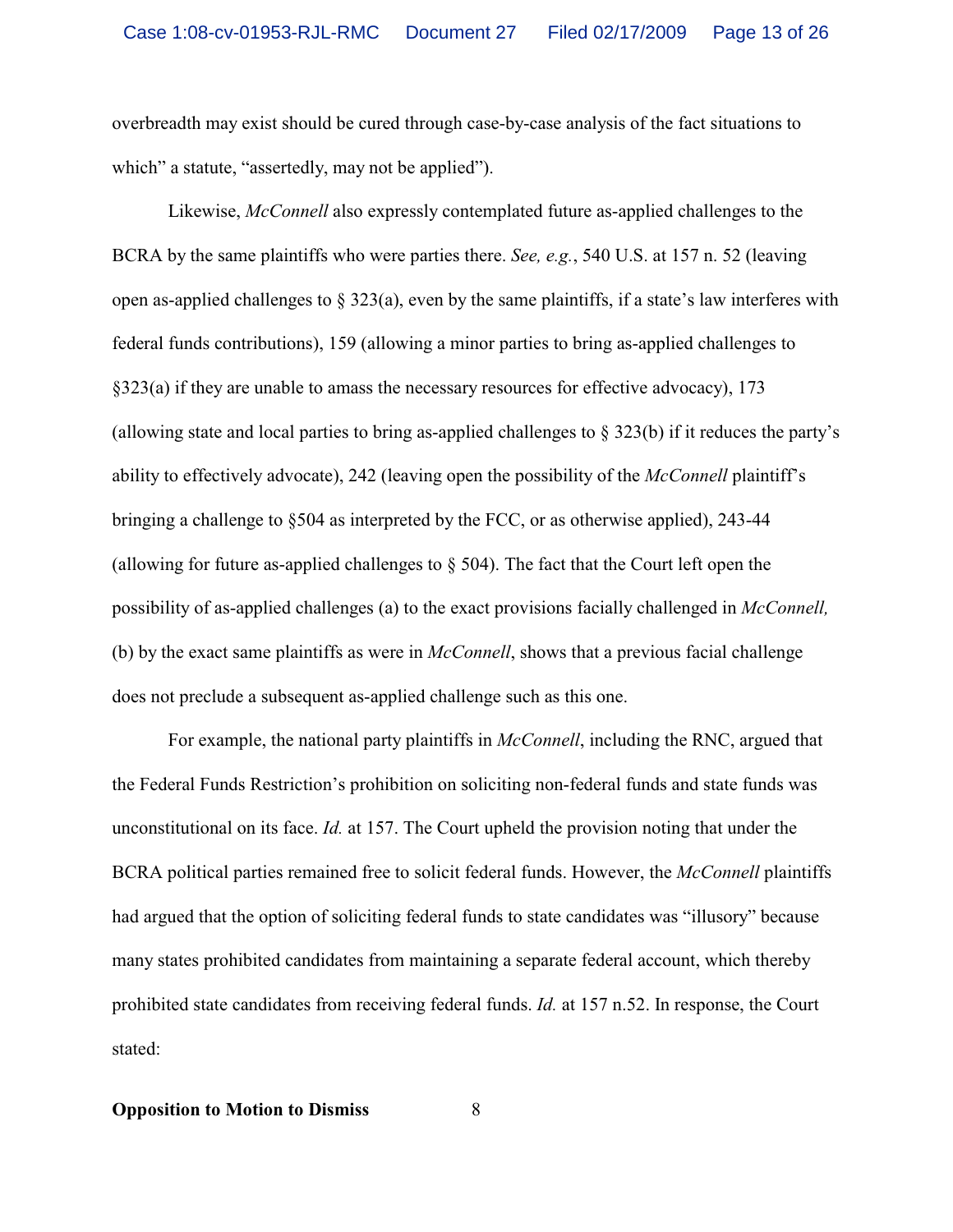[T]he challenge we are considering is a facial one, and on its face [the Federal Funds Restriction] permits solicitations. The fact that a handful of states might interfere with the mechanism Congress has chosen for such solicitations is an argument that may be addressed in an as-applied challenge.

*Id*. Thus, despite its facial holding, the Court assumed the availability of future as-applied challenges to the plaintiffs there, including the RNC.

Similarly, the *McConnell* state party plaintiffs, including the CRP, argued that the Federal Funds Restriction was unconstitutional on its face because it impaired their ability to engage in effective advocacy in state elections. *Id.* at 173. The Court, however, stated that the state party's evidence was "'speculative'" and that "political parties are extraordinarily flexible in adapting to new restrictions on their fundraising abilities." *Id.* Thus, the Court held, "on its face" the law was "closely drawn to match [] important governmental interests . . . ." *Id.* Nonetheless, the Court noted that "as-applied challenges remain available" so plaintiffs, including the CRP, could subsequently present new evidence demonstrating the Federal Funds Restriction's impact on them. *Id*.

So *McConnell* expressly contemplated that as-applied challenges remained available to the same plaintiffs who had facially challenged the law. But under the FEC's expansive view of claim preclusion, such future as-applied challenges would be barred. This cannot be correct, for the Supreme Court cannot be presumed to have engaged in such a game of bait-and-switch, *i.e.* state that as-applied challenges remain available when they would be barred by claim preclusion. The fact that Plaintiffs challenged the Federal Funds Restriction on its face in *McConnell* does not preclude them from bringing a subsequent as-applied challenge to that same provision.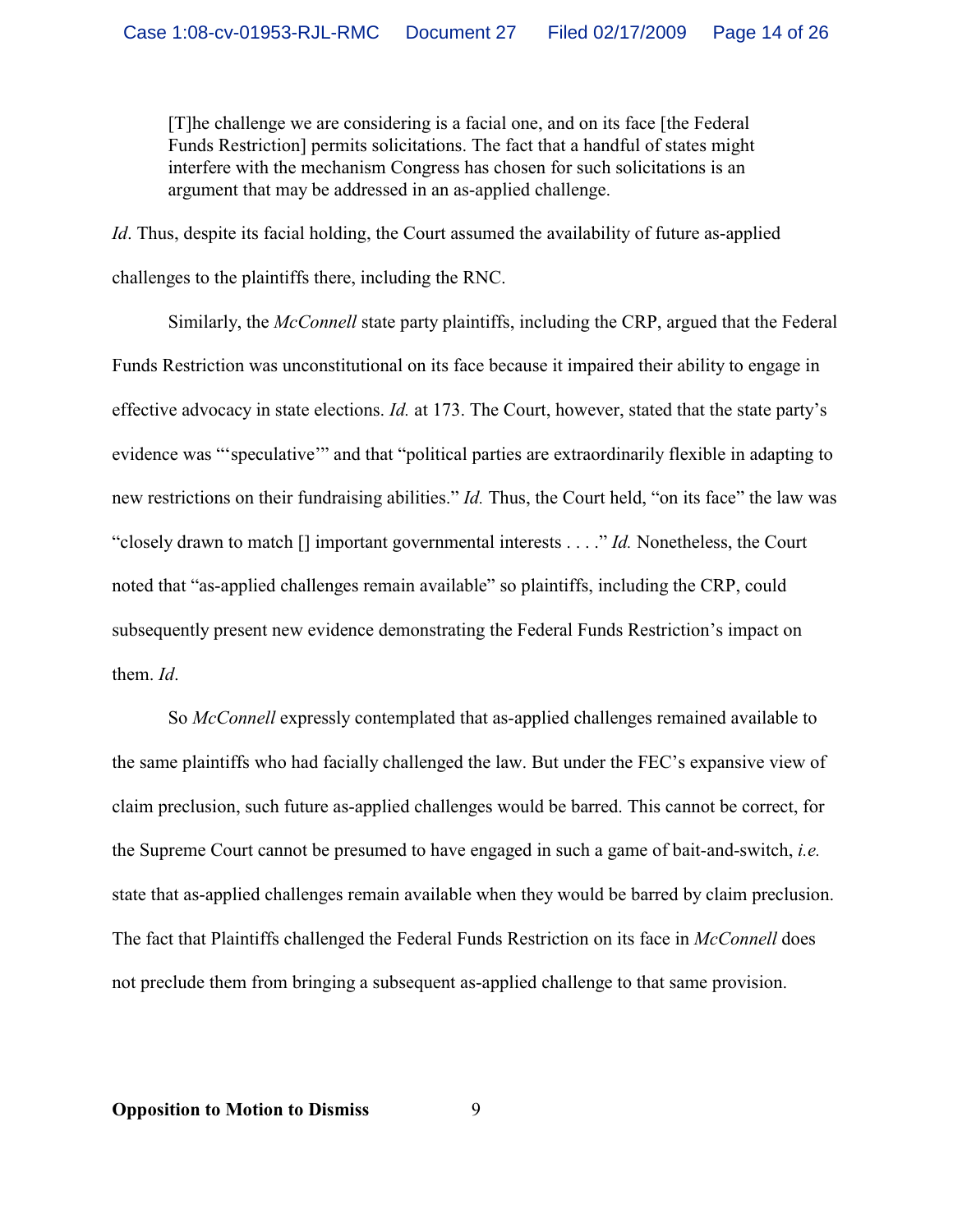#### **ii. Different Nucleus of Facts**

Not only is claim preclusion inapplicable because this is an as-applied challenge, but it is also inapplicable because Plaintiffs' as-applied claims arise from a different nucleus of facts than were at issue in *McConnell.*

#### **1. Nucleus of Facts in** *McConnell*

As set out in *Plaintiffs' Memorandum in Support of Summary Judgment* (Dkt. 21) at 21- 27, *McConnell* sustained the Federal Funds Restriction against a facial overbreadth challenge based on the pre-BCRA factual record before the Court. As described more fully below, the Court determined that this record indicated that **(1)** political parties were using non-federal funds and state funds to influence federal elections and **(2)** national parties were employing fundraising practices that provided large donors of non-federal funds with special access to federal candidates and officeholders. 540 U.S. at 145-52. Based on these facts in the record, *McConnell* concluded that the means by which national parties used the relationship between themselves and federal officeholders rendered "all large soft-money contributions to national parties *suspect*." *Id.* at 155 (emphasis added). 7 Thus, as the FEC describes, *McConnell* found that the Federal Funds Restriction was "justified by the extensive evidence demonstrating the influence that soft-money donors to the national parties wielded over the federal officeholders affiliated with those parties." *FEC Mem.* at 17-18.

Similarly, in regard to the Federal Funds Restriction's limitations on state parties, *McConnell* concluded that by prohibiting state and local parties from using non-federal funds and state funds for "federal election activity" the Federal Funds Restriction was "narrowly focused"

 $7$  The term "soft money" is often used to describe "non-federal funds" and "state funds." **Opposition to Motion to Dismiss** 10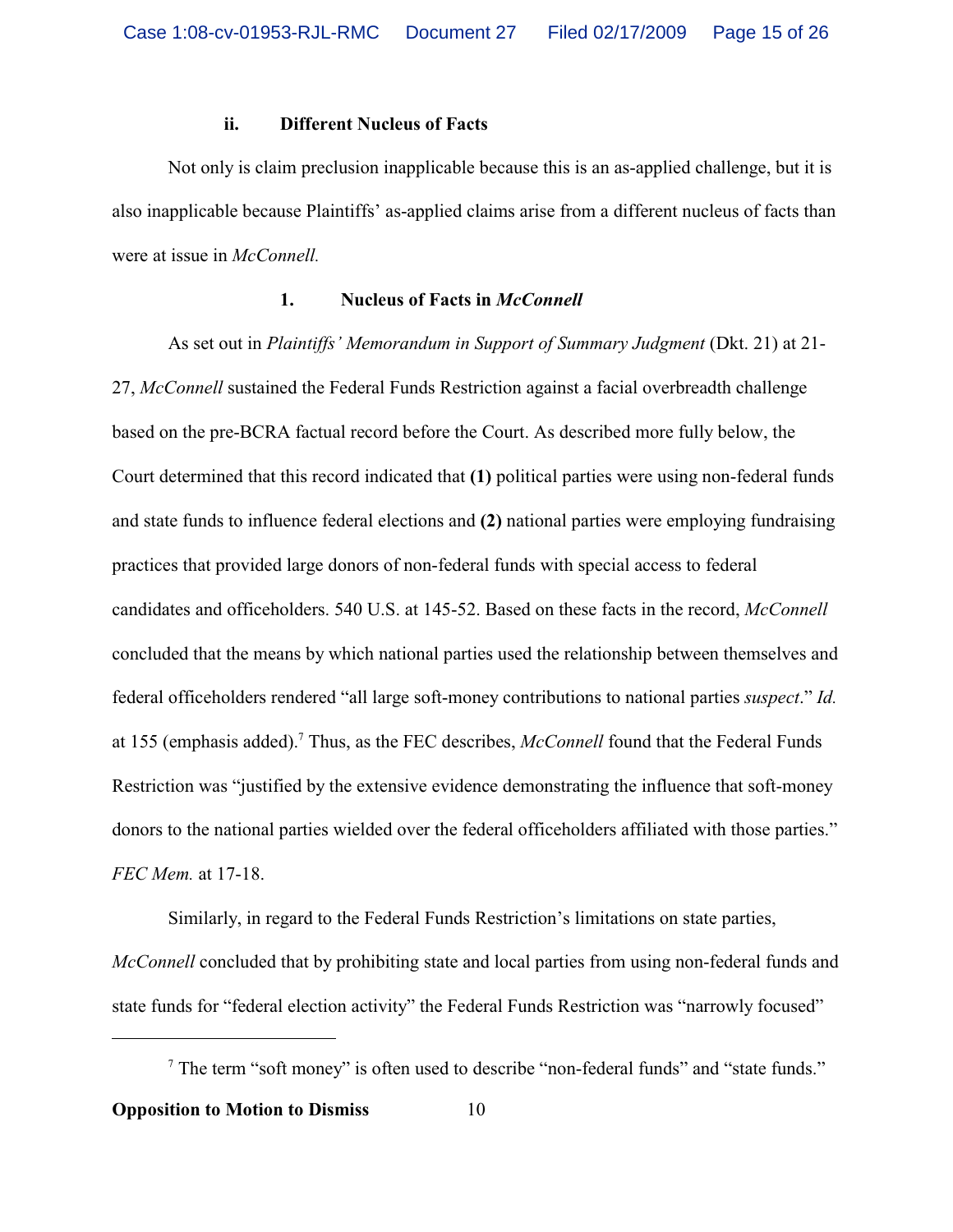to "those contributions to state and local parties that can be used to benefit federal candidates *directly*." *Id.* at 167 (emphasis added).

So what material facts in the record did *McConnell* rely on as justifying the Federal Funds Restriction? First, pre-BCRA, non-federal funds and state funds were "in many cases solicited by the candidates themselves. . . . ." *Id.* at 125. *McConnell* noted that "federal officeholders [] commonly asked donors to make soft-money donations to national and state committees 'solely in order to assist federal campaigns,' including the officeholder's own." *Id.* at 146 (citation omitted). "Parties kept tallies," *McConnell* continued, "of the amounts of soft money raised by each officeholder, and the amount of money a Member of Congress raise[d] for the national political committees often affect[ed] the amount the committee g[a]ve to assist the Member's campaign." *Id.* (citation omitted). And national political parties and candidates "often teamed" up in "joint fundraising" efforts, so that candidates could "'rais[e] soft money for use in their own races." *Id.* at 146-47 (citation omitted). By prohibiting federal candidates and officeholders from soliciting non-federal funds, 2 U.S.C. § 441i(e), the BCRA effectively eliminated these practices.

Second, *McConnell* relied on "the manner in which parties ha[d] *sold* access to federal candidates and officeholders. . . ." 540 U.S. at 153-54. The Court found that the pre-BCRA record was "replete with [] examples of national party committees peddling access to federal candidates and officeholders in exchange for large soft-money donations." *Id.* at 150. "[T]he six national party committees actually furnish[ed] their own menus of opportunities for access to would-be soft-money donors, with increased prices reflecting an increased level of access." *Id*. at 151. National parties regularly offered meetings with officeholders in return for large donations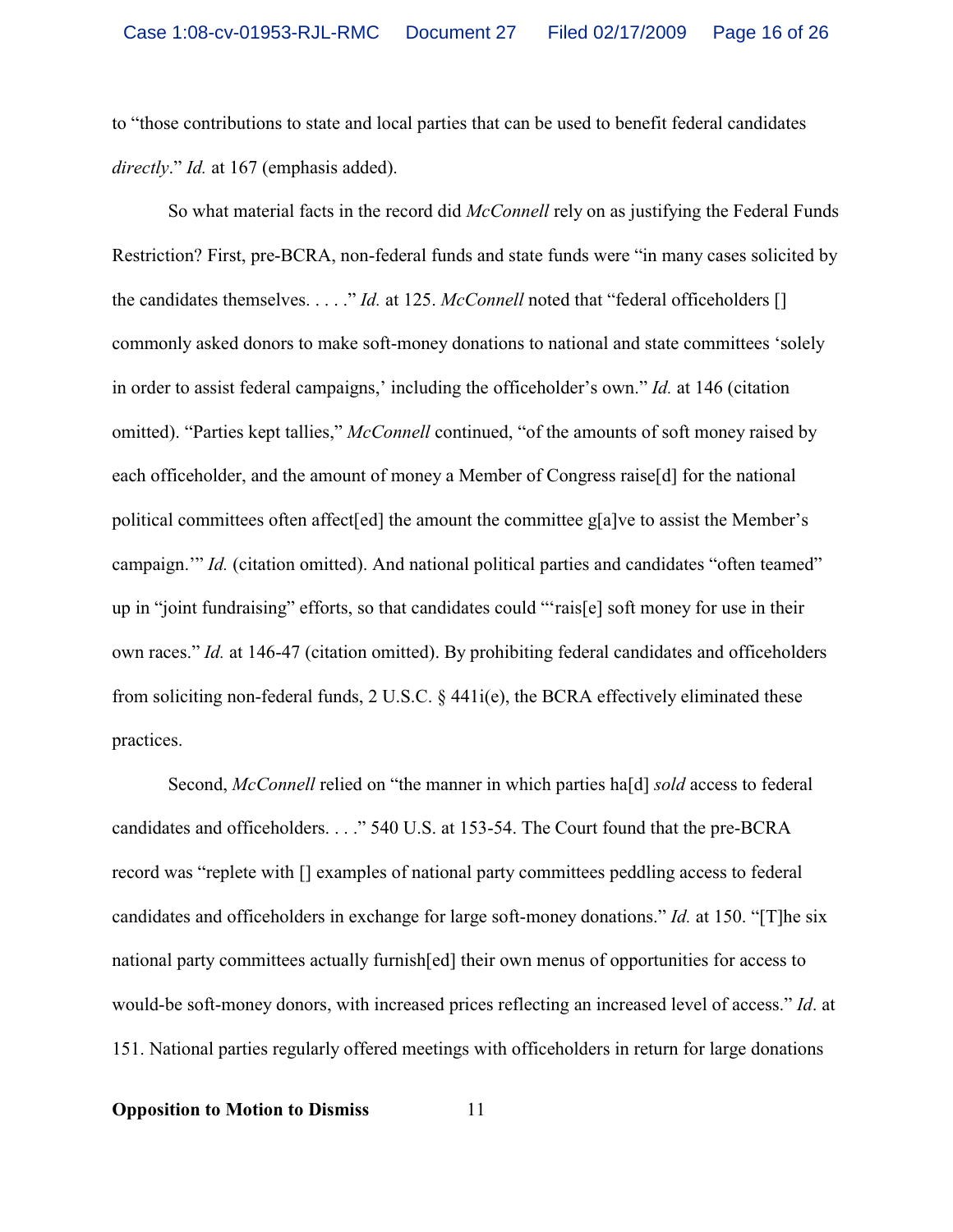of non-federal funds, and parties encouraged officeholders to meet with large donors. *Id.* at 151- 52.

Third, *McConnell* relied on political party's historical use of non-federal funds and state funds to influence federal elections. The Court found that under the pre-BCRA regulatory scheme, "parties were able to use vast amounts of soft money in their efforts to elect federal candidates." *Id*. at 142. "[A]s long as [donors] directed the money to the political parties, donors could contribute large amounts of soft money for use in activities *designed to influence federal elections*." *Id.* at 142 (emphasis added). In addition to using such funds themselves, national parties also transferred non-federal funds to their state party counterparts for use in influencing federal elections. *Id.* at 124.

Particularly troublesome to both Congress and the Court was the use of non-federal funds for "sham issue ads." *McConnell* looked to a 1998 Senate Committee on Governmental Affairs report, many recommendations from which were adopted by Congress in the BCRA. *Id.* at 130. The report indicated that "[i]n 1996 both parties began to use large amounts of soft money to pay for issue advertising designed to influence federal elections." *Id.* at 131. These sham issue ads "accomplished the same purposes as express advocacy," but unlike express advocacy, parties could use non-federal funds to pay for such ads. *Id.* at 131. Thus, the Court determined, unions, corporations, and wealthy individuals were circumventing contribution limits by giving large non-federal donations to political parties. *Id.* 

In short, "[u]nder [the pre-BCRA] system, corporate, union, and wealthy individual donors [were] free to contribute substantial sums of soft money to the national parties, which the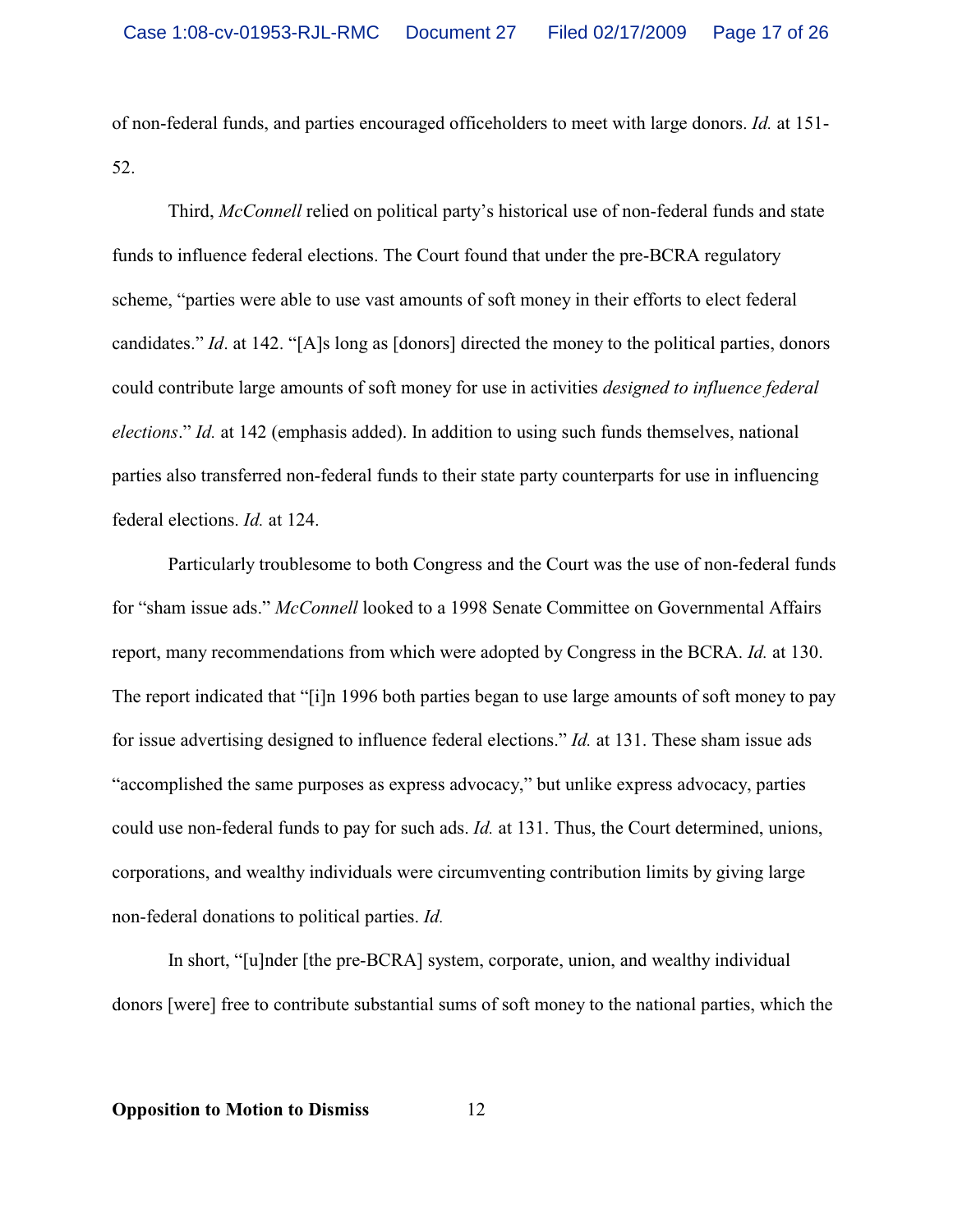parties [could] spend for the specific purpose of influencing a particular candidate's federal election. *Id.* at 145.

#### **2. Nucleus of Facts in this Case**

The material facts in this as-applied challenge are significantly different than the material facts considered by, and relied upon, in *McConnell.* First, no federal candidates or officeholders will solicit funds in any of Plaintiffs' intended activities at issue here. *See Complaint* ¶ 19; *Beeson Affidavit* at ¶ 19. So unlike in *McConnell*, there is no danger that candidates will be soliciting funds to parties to be used to assist their campaigns. Therefore,"tallying" and similar practices that existed in the pre-BCRA record before *McConnell* are no longer present.

Second, unlike the pre-BCRA record in *McConnell*, large donors can no longer procure preferential access to federal candidates or officeholders through their donations. In the activities at issue in this case, the RNC will not provide any contributor of non-federal funds or state funds with preferential access to federal candidates or officeholders, *i.e.* they will not treat donors of non-federal funds and states funds any differently than contributors of federal funds. For example, the RNC will not, in any manner different than or beyond that currently afforded to contributors of federal funds, (1) encourage officeholders or candidates to meet with or have other contact with contributors to these accounts, (2) arrange for contributors to participate in conference calls with federal candidates or officeholders, or (3) offer access to federal officeholders or candidates in exchange for contributions. *Beeson Affidavit* at ¶ 19. *Affidavit of Robert M. "Mike" Duncan* (Dkt. 21, Exh. 2) at  $\P$  6. Thus, the suspect fundraising practices in the *McConnell* record that were relied on by the Court are no longer present.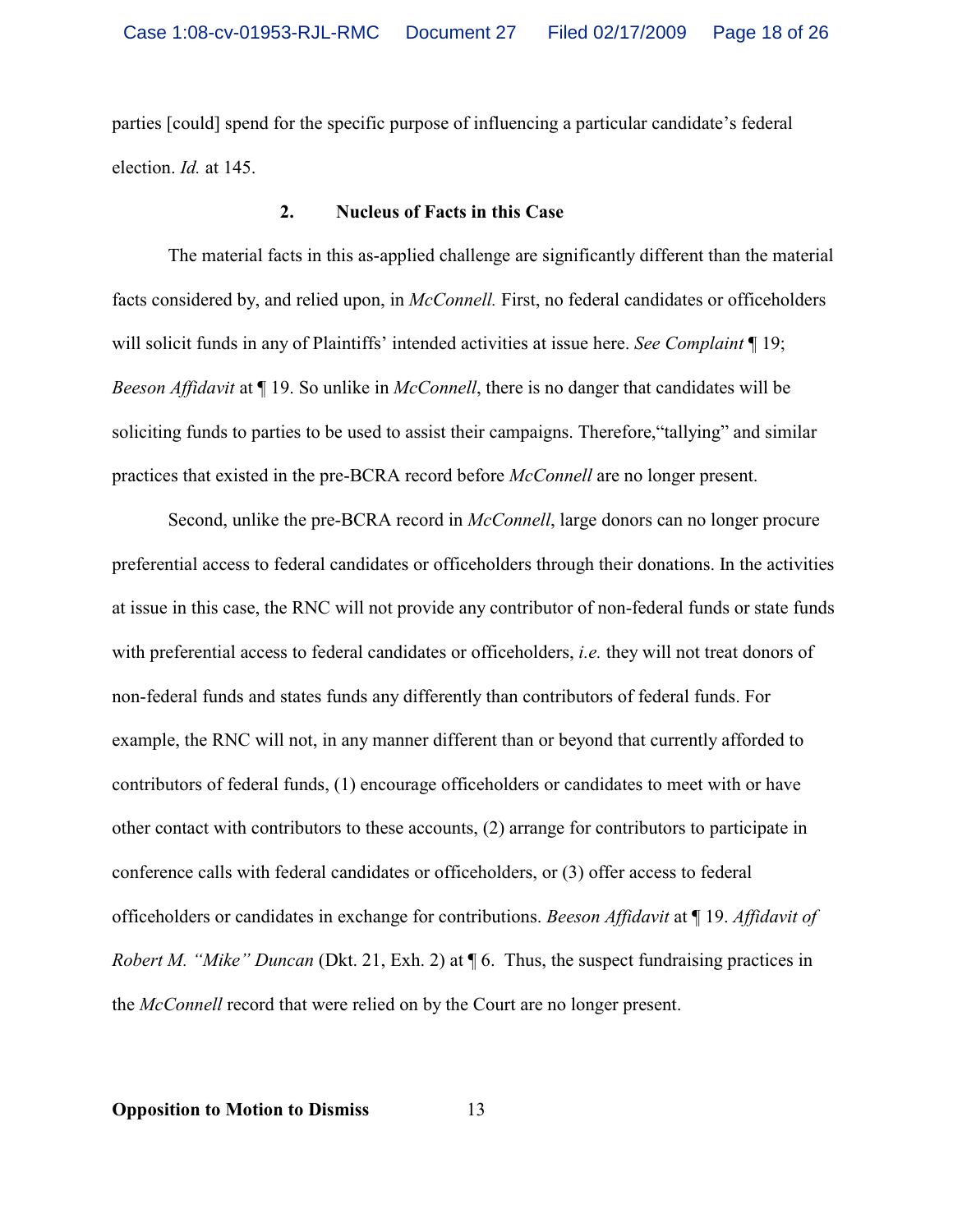Third, unlike the pre-BCRA record in *McConnell*, none of Plaintiffs' intended activities will support any federal candidate or campaign. On the contrary, the RNC intends to solicit funds into separate segregated accounts, and to use those funds exclusively for non-federal campaign purposes. For example, the RNC intends to solicit funds into a Virginia Account to be used exclusively to support candidates for state office in Virginia. And all such funds will be solicited and spent in accordance with Virginia state law.

Finally, in the wake of the BCRA, the RNC activities have been affected to a greater degree than it could have anticipated in *McConnell*. For example, the rise of "527" advocacy groups, the explosion of internet fundraising, and the BCRA's barriers between the RNC and state party committees have impaired the RNC's activities to a greater degree than it could have expected. *Beeson Affidavit* at ¶ 21.

It is true that *McConnell* facially upheld the Federal Funds Restriction despite the fact the record indicated that the RNC spent up to 30% of its non-federal funds and state funds on state and local election activities. *FEC Mem.* at 17. However, the FEC incorrectly presumes that the RNC's as-applied claims rest solely on how it intends to spend non-federal funds and state funds. *Id.* ("In its decision on the merits, the Court first rejected the plaintiffs' premise that the constitutionality of Title I – which is the statutory limit on contributions to political parties – should be judged based on the activities for which the contributed funds would ultimately be spent").

On the contrary, as discussed above, there are a host of important factual distinctions that give rise to Plaintiffs' cause of action. The absence of federal candidates and officeholders in fundraising, the elimination of preferential access given to large donors, and the manner in which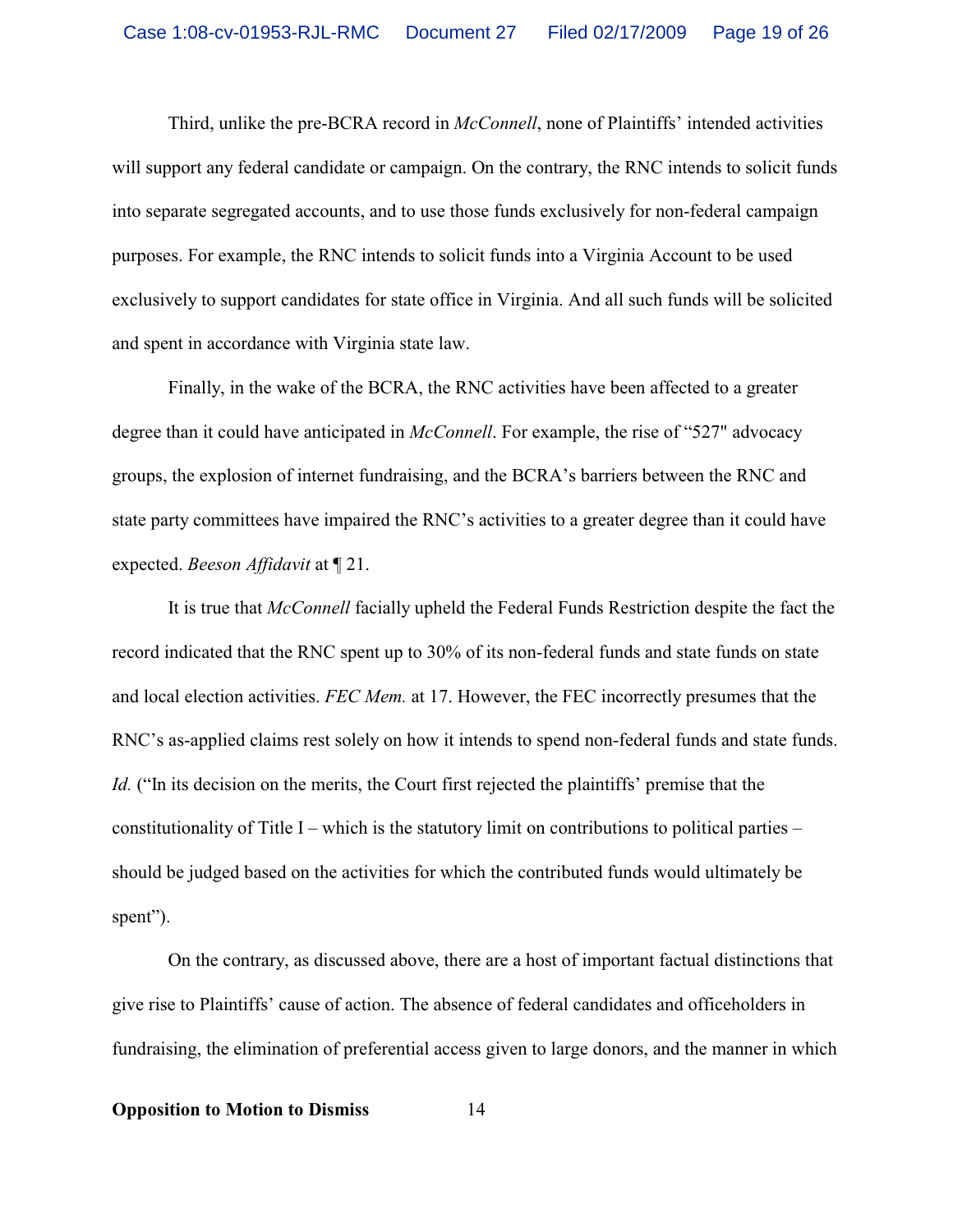the RNC intends to solicit non-federal funds and state funds, presents a markably different factual record than was considered in *McConnell*. So the simple fact that prior to the BCRA the RNC used non-federal funds and state funds to support activities similar to the activities they intend to support now, is not dispositive.

Plaintiffs' cause of action arises from an entirely different factual setting than the pre-BCRA situation considered in *McConnell*. Claim preclusion "does not preclude claims based on facts not yet in existence at the time of the original action. *Drake v. F.A.A.*, 291 F.3d 59, 67 (D.C. Cir. 2002). As this Circuit has stated:

Litigation of the validity of one past course of conduct is not the same 'claim' as either (1) litigation over the validity of similar conduct occurring after the acts covered by the initial litigation; or (2) litigation challenging a rule in anticipation of its possible application to similar events occurring or expected to occur after the earlier lawsuit.

*Stanton*, 127 F.3d at 79 (internal citations omitted). Plaintiffs' cause of action does not arise from the same nucleus of facts present in *McConnell,* and claim preclusion is thereby inapplicable.

In sum, the doctrine of claim preclusion is no bar to this action. This action arises from a different nucleus of facts than those present in *McConnell* and as-applied challenges remain as available remedies.

### **B. Issue Preclusion Is Not Applicable**

Not only is this action not barred by the doctrine of claim preclusion, but it is also not barred by the doctrine of issue preclusion. Under issue preclusion, "once a court has decided an issue of fact or law necessary to its judgment, that decision may preclude relitigation of the issue in a suit on a different cause of action involving a party to the first case." *Allen v. McCurry*, 449 U.S. 90, 94 (1980). Issue preclusion is applicable when (1) the same issue being raised by a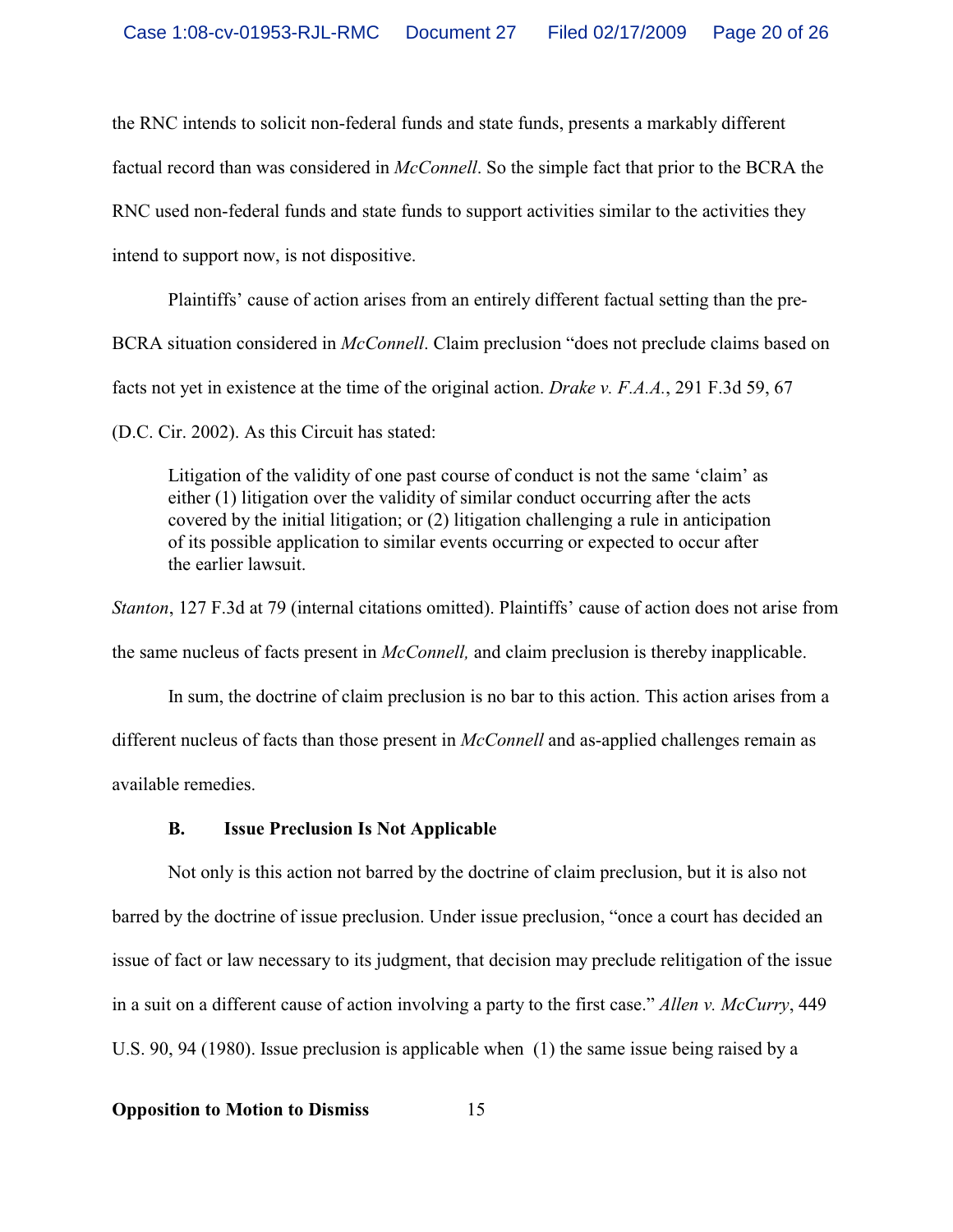party was raised in a previous case, (2) the issue was decided by a court of competent jurisdiction, and (3) preclusion would not work a basic unfairness. *Yamaha Corp. of America v. U.S.*, 961 F.2d 245, 254 (D.C. Cir. 1992).

Just like claim preclusion, "changes in facts essential to a judgment will render [issue preclusion] inapplicable in a subsequent action raising the same issues." *Montana*, 440 U.S. at 159. Issue preclusion is "confined to situations where the matter raised in the second suit is identical in all respects with that decided in the first proceeding and where the controlling facts and applicable legal rules remain unchanged." *C.I.R. v. Sunnen*, 333 U.S. 591, 600 (1948). "[I]f the relevant facts in the two cases are separable, even though they be similar or identical, [issue preclusion] does not govern the legal issues which recur in the second case." *Id.* at 601.

Much of the discussion above in regard to claim preclusion is also applicable in regard to issue preclusion. For example, because there is a different nucleus of facts in this case than was in *McConnell*, different issues are also at stake in the two cases. Further, whether the Federal Funds Restriction is unconstitutional facially is a different issue than whether it is unconstitutional when applied to a specific course of conduct.

#### i. *McConnell* **Did Not Decide Future As-Applied Challenges**

 While facially upholding the Federal Funds Restriction, *McConnell* did not decide the issues in this as-applied challenge. In *Wisconsin Right to Life, Inc. v. FEC,* 546 U.S. 410 (2006) ("*WRTL I*"), the Supreme Court unanimously held that, by facially upholding the BCRA's electioneering-communication prohibition, the Court did not decide future as-applied challenges to that provision. *Id.* at 412. In upholding the BCRA's prohibition on "electioneering communications," *McConnell* had stated that it "uph[eld] stringent restrictions on *all* election-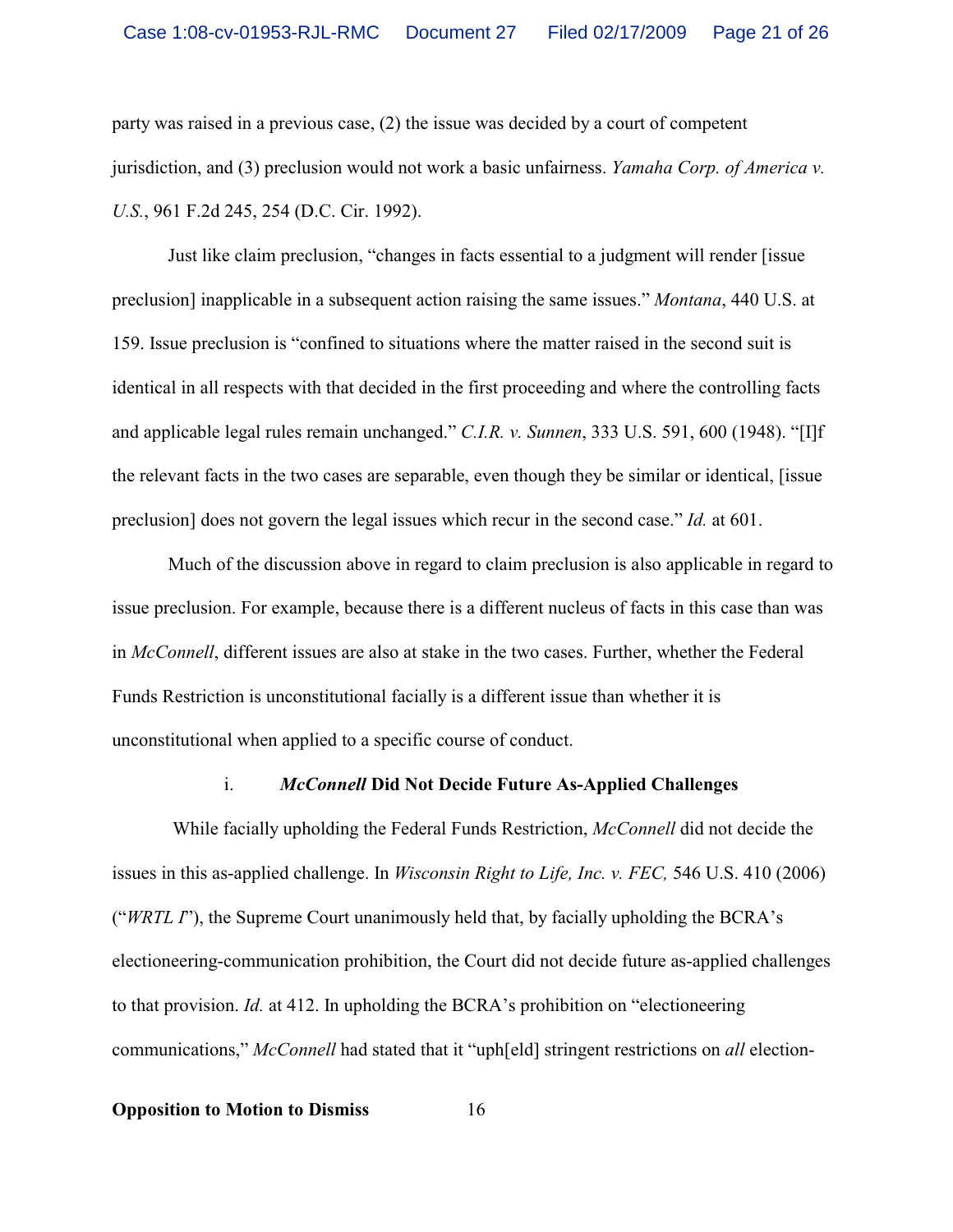time advertising that refers to a candidate because such advertising will *often* convey [a] message of support or opposition." 540 U.S. at 239 (emphasis in original). Thus, when WRTL sought to challenge the electioneering communication prohibition as-applied to its anti-filibuster ads, the FEC argued that *McConnell*'s facial holding had already decided the issue. The Supreme Court in *WRTL I*, however, held that *McConnell*'s facial holding "did not purport to resolve future as-applied challenges." *Id.* at 412. *WRTL I* showed that broad facial analysis language about "*all*" electioneering communications being subject to prohibition did not mean that the Court would not protect electioneering communications that were genuine issue advocacy in a subsequent asapplied challenge. *See* 546 U.S. at 411-12.

Despite the FEC's attempt to distinguish it, *FEC Mem.* at 22-24, *WRTL I* is analogous to the present case. As described by the FEC, the issue in *WRTL I* "was [] whether *McConnell* had already decided the constitutional questions raised by WRTL (as the Commission argued), or whether M*cConnell* had left that question to be decided at a later time (as WRTL argued)." *Id*. at 22. Here, just like in *WRTL I*, the FEC is arguing that *McConnell* has decided the issue in this case because it held that "all relevant aspects of Title I were constitutional because they were contribution limits closely drawn to match the government's important interest in preventing actual and apparent corruption, regardless of how contributed funds would be disbursed." *Id.* at 27. And, as discussed below, just like *WRTL I*, broadly worded facial-analysis language in *McConnell* does not preclude the present as-applied claims. Indeed, *McConnell* itself warned against an overbroad reading of the language of a particular case: "We have long rigidly adhered to the tenet never to formulate a rule of constitutional law broader than is required by the precise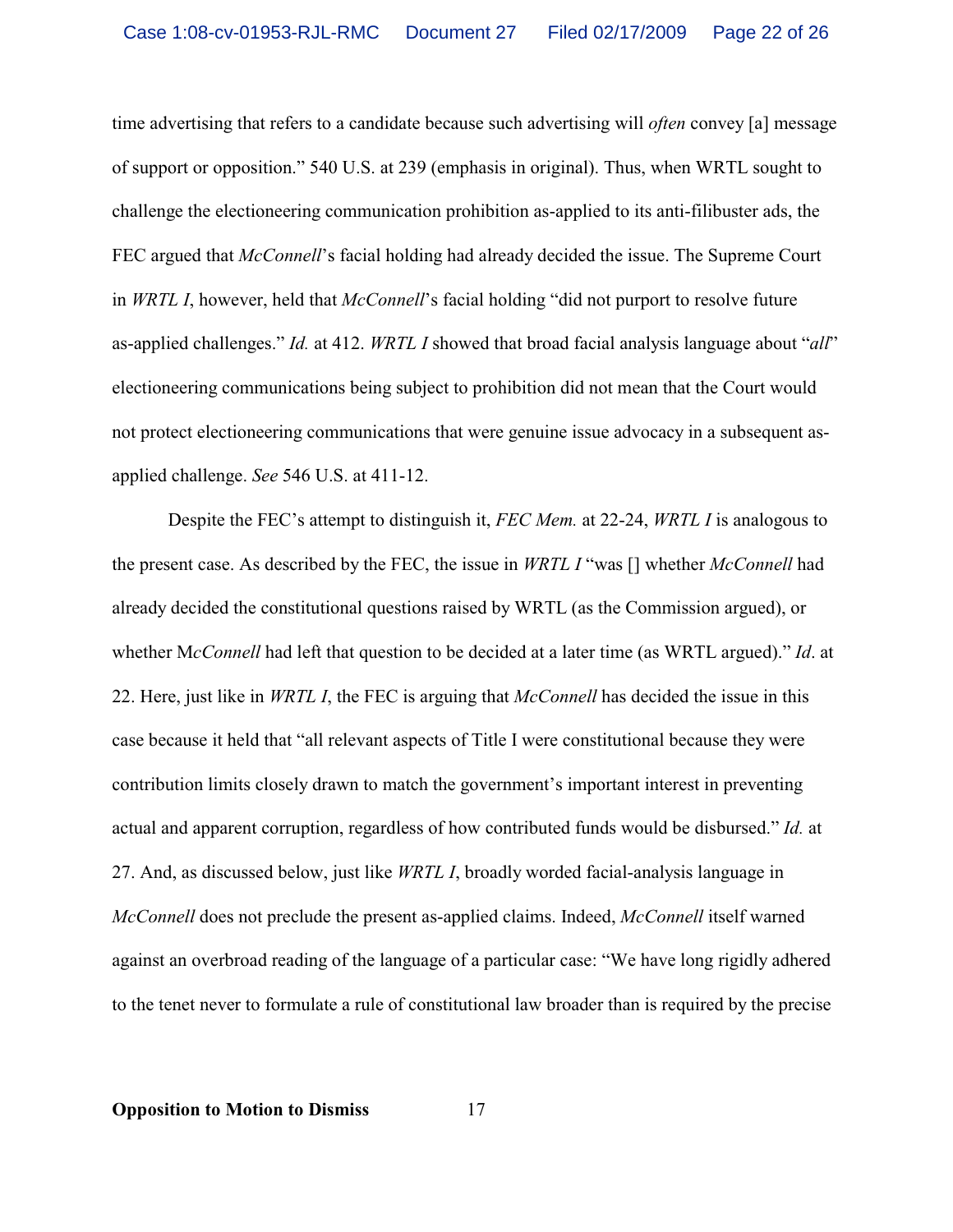facts to which it is to be applied for the nature of judicial review constrains us to consider the case that is actually before us," 540 U.S. at 192 (citation and internal quotation marks omitted).

#### **ii.** *McConnell***'s Facial Holding**

In upholding the Federal Fund Restriction against the national party plaintiffs' substantial overbreadth challenge, *McConnell* looked to the "close connection and alignment of interests" between national parties and the federal officeholders and candidates who raised money for them to find that "large soft-money contributions to national parties are *likely* to create actual or apparent indebtedness on the part of federal officeholders, regardless of how those funds are ultimately used." *Id.* at 155 (emphasis added). Thus, in this substantial overbreadth context, the Court found that even those contributions to national parties ultimately "spent on purely state and local elections in which no federal office is at stake" were "*suspect*." *Id.* at 154-55 (emphasis added).

In regard to state and local committees, the Court facially upheld the Federal Funds Restriction as "a closely-drawn means of countering both corruption and the appearance of corruption." *Id.* at 167. *McConnell* stated that the Restriction was "narrowly focused on regulating contributions that pose the greatest *risk*" of corruption: "those contributions to state and local parties that can be used to benefit federal candidates directly." *Id.* (emphasis added). More specifically, in regard to the Restriction's prohibition on the use of state funds for communications that "promote," "oppose," "support," or "attack" federal candidates, 2 U.S.C. § 431(20)(A)(iii), the Court held that the "*overwhelming tendency*" of such communications to "benefit directly federal candidates" justified facially upholding the provision. *McConnell,* 540 U.S. at 170 (emphasis added).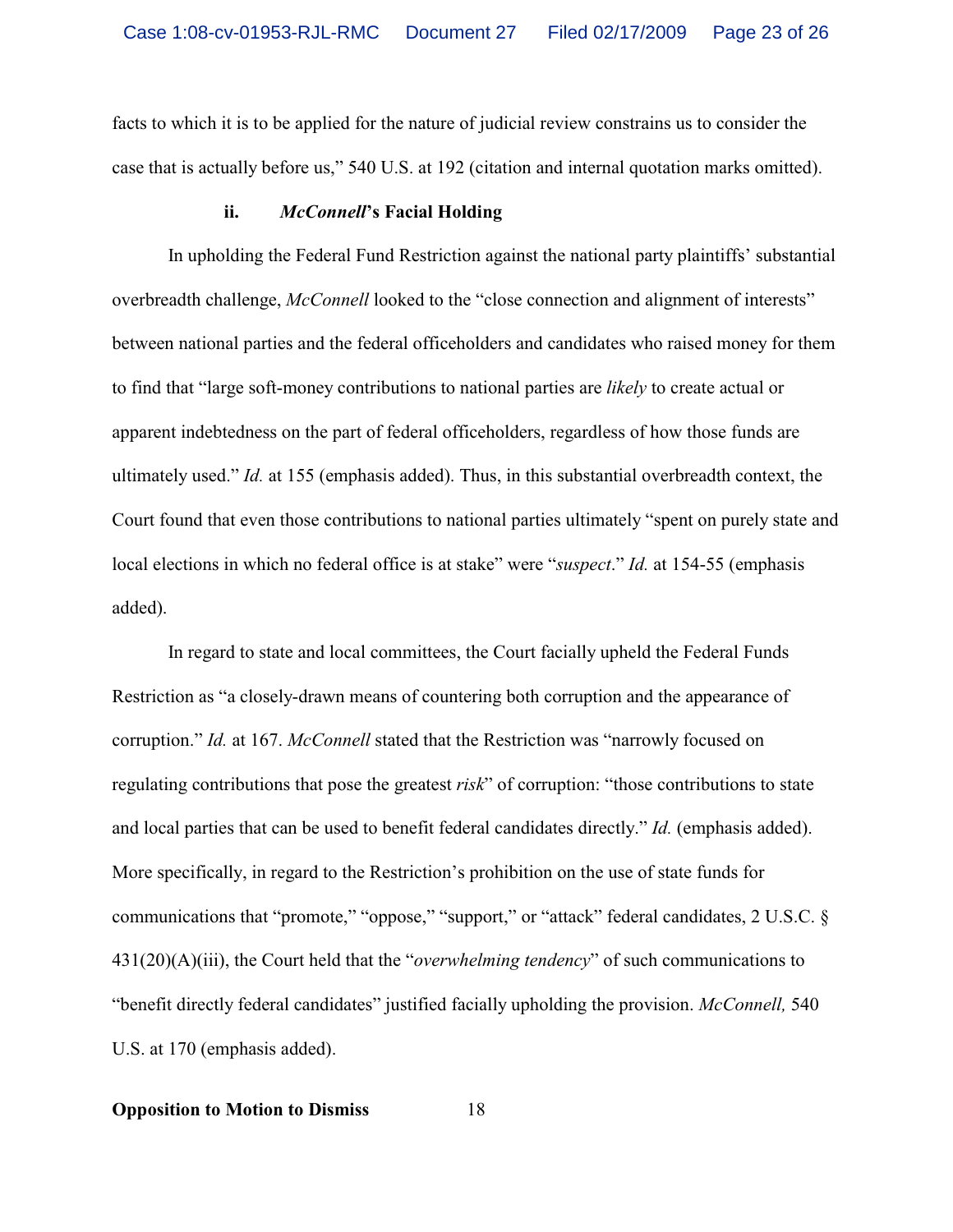While these findings were sufficient to uphold the law facially, they are not sufficient to uphold the law in every application, *i.e.* when the activities do not pose any risk of corruption and do not directly benefit federal candidates. In other words, by holding that all large contributions of non-federal funds and state funds to national parties were "suspect," *id.* at 155, *McConnell* did not hold that every such contribution *does in fact* pose a threat of corruption or its appearance. And simply because PASO communications might have the "overwhelming tendency" to directly benefit federal candidates, does not mean that every PASO communication poses a risk of corruption. So just like *WRTL I* held in respect to the electioneering communication prohibition, *McConnell* "did not purport to resolve future as-applied challenges" to the Federal Funds Restriction. *WRTL I,* 546 U.S. at 412.

## **iii. Issues in This Case**

In this as-applied challenge Plaintiffs allege that the Federal Funds Restriction is unconstitutional applied to their intended activities, which are not "unambiguously related to the campaign of a particular federal candidate," *Buckley*, 424 U.S. at 80, and are thereby too far removed from federal candidates and elections to pose any risk of corruption or its appearance. As set out more fully in *Plaintiffs' Memorandum in Support of Summary Judgment* (Dkt. 21) at 8-18, *Buckley*'s unambiguously-campaign-related requirement is the governing constitutional principle in the area of campaign finance regulation. As Judge Wilkinson has described it:

The *Buckley* Court [] recognized the need to cabin legislative authority over elections in a manner that sufficiently safeguards vital First Amendment freedoms. It did so by demarcating a boundary between regulable election-related activity and constitutionally protected political speech: after *Buckley*, campaign finance laws may constitutionally regulate only those actions that are "unambiguously related to the campaign of a particular ... candidate."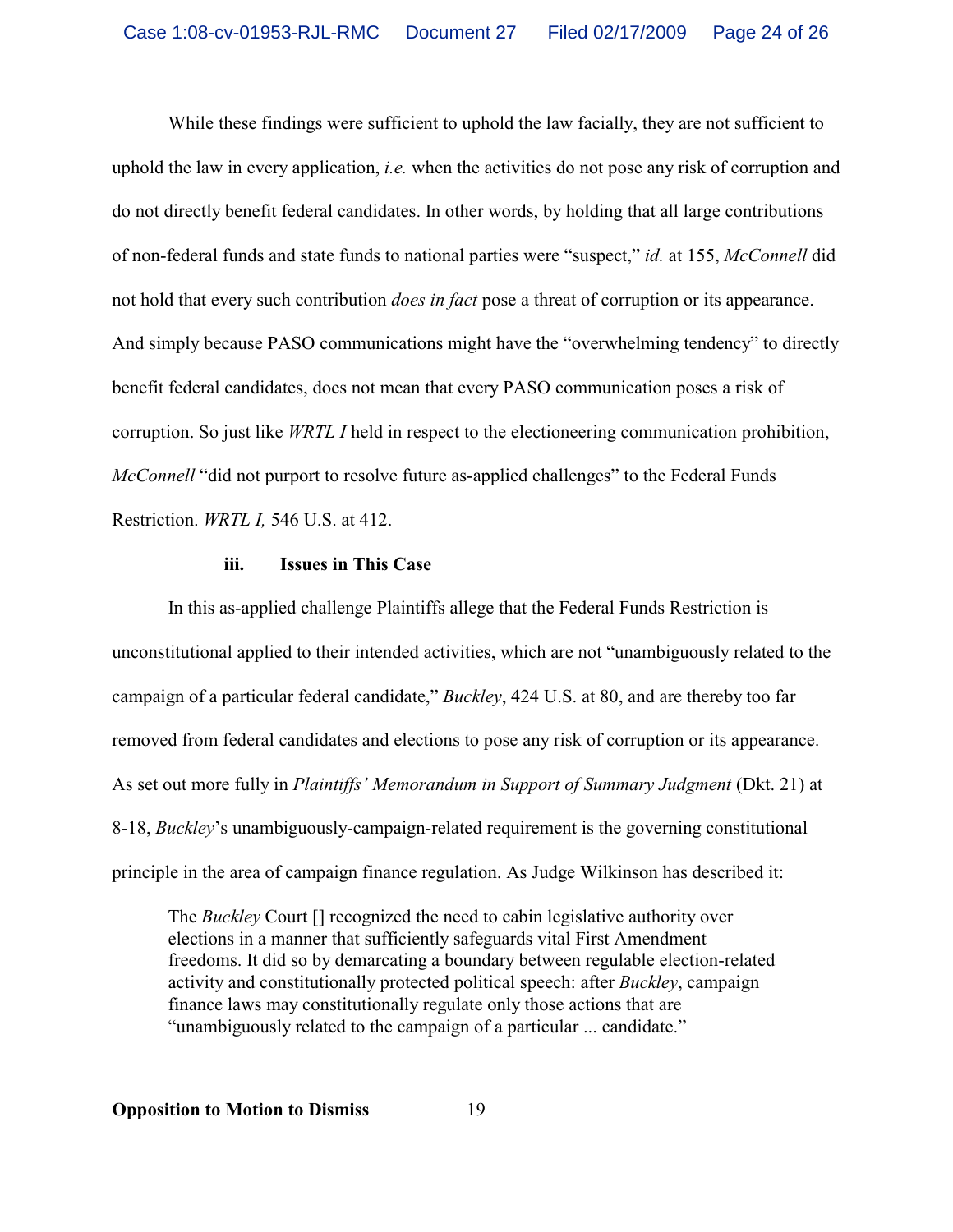*North Carolina Right to Life v. Leake,* 525 F.3d 274, 281 (4th Cir. 2008) (citations omitted).

Whether the Federal Funds Restriction can constitutionally be applied to Plaintiffs' intended activities was not "actually and necessarily determined" in *McConnell*. *Yamaha*, 961 F.2d at 258. As set out above, the material facts relied on in *McConnell* are not present in this case. *McConnell*'s holding was premised on the fact that (1) political parties were using nonfederal funds and state funds to influence federal elections and (2) national parties were employing fundraising practices that provided large donors of non-federal funds with special access to federal candidates and officeholders. 540 U.S. at 145-52. Neither of these concerns is present in this as-applied challenge. In Plaintiffs' intended activities (1) no federal candidates or officeholders will participate in fundraising, (2) no preferential access to federal candidates or officeholders will be provided to contributors, and (3) Plaintiffs will not use non-federal funds or state funds to support any federal candidate of campaign. Therefore, the issue in this case was not decided in *McConnell*.

Contrary to the FEC's argument, Plaintiffs' claims are not "premised on [a] precluded argument regarding the way that [the] money will be spent . . . ." *FEC Mem*. at 28. Rather, it is the absence of federal candidate and officeholder involvement in *both* the fundraising practices at issue here and in the activities to be supported that demonstrates these activities are not unambiguously-campaign-related. In sum, issue preclusion is not applicable because *McConnell*'s facial holding did not decide the issue in this as-applied challenge.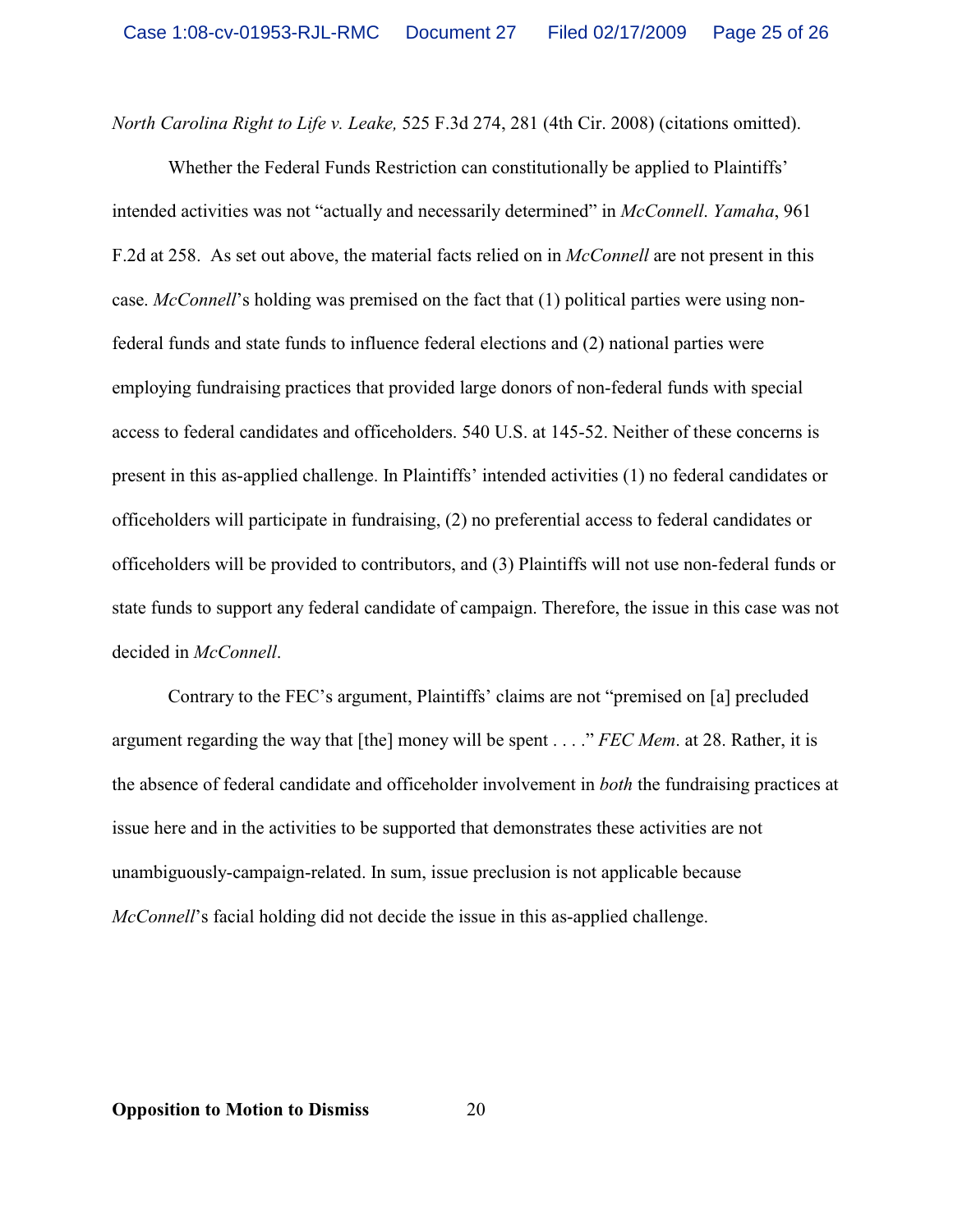### **II. Plaintiffs' Claims Do Not Fail As a Matter of Law**

In *Plaintiffs' Memorandum in Support of Summary Judgement* (Dkt. 21), and above,

Plaintiffs demonstrate at length why *McConnell* neither decided nor precludes their as-applied

claims. Therefore, Plaintiffs claims do not fail as a matter of law.

### **Conclusion**

Because Plaintiffs claims are not precluded the FEC's motion to dismiss should be

denied.

Respectfully submitted,

Charles H. Bell, Jr.\* Bell, McAndrews & Hiltachk, LLP 455 Capitol Mall, Suite 801 Sacramento, CA 95814 Tel: (916) 442-7757 Fax: (916) 442-7759 cbell@bmhlaw.com *Counsel for California Republican Party and Republican Party of San Diego County*

 /s/ James Bopp, Jr. James Bopp, Jr., Bar #CO0041 Richard E. Coleson\* Clayton J. Callen\* Kaylan L. Phillips\* BOPP, COLESON & BOSTROM 1 South Sixth Street Terre Haute, IN 47807-3510 812/232-2434 telephone 812/234-3685 facsimile *Lead Counsel for all Plaintiffs* \*Pro Hac Vice